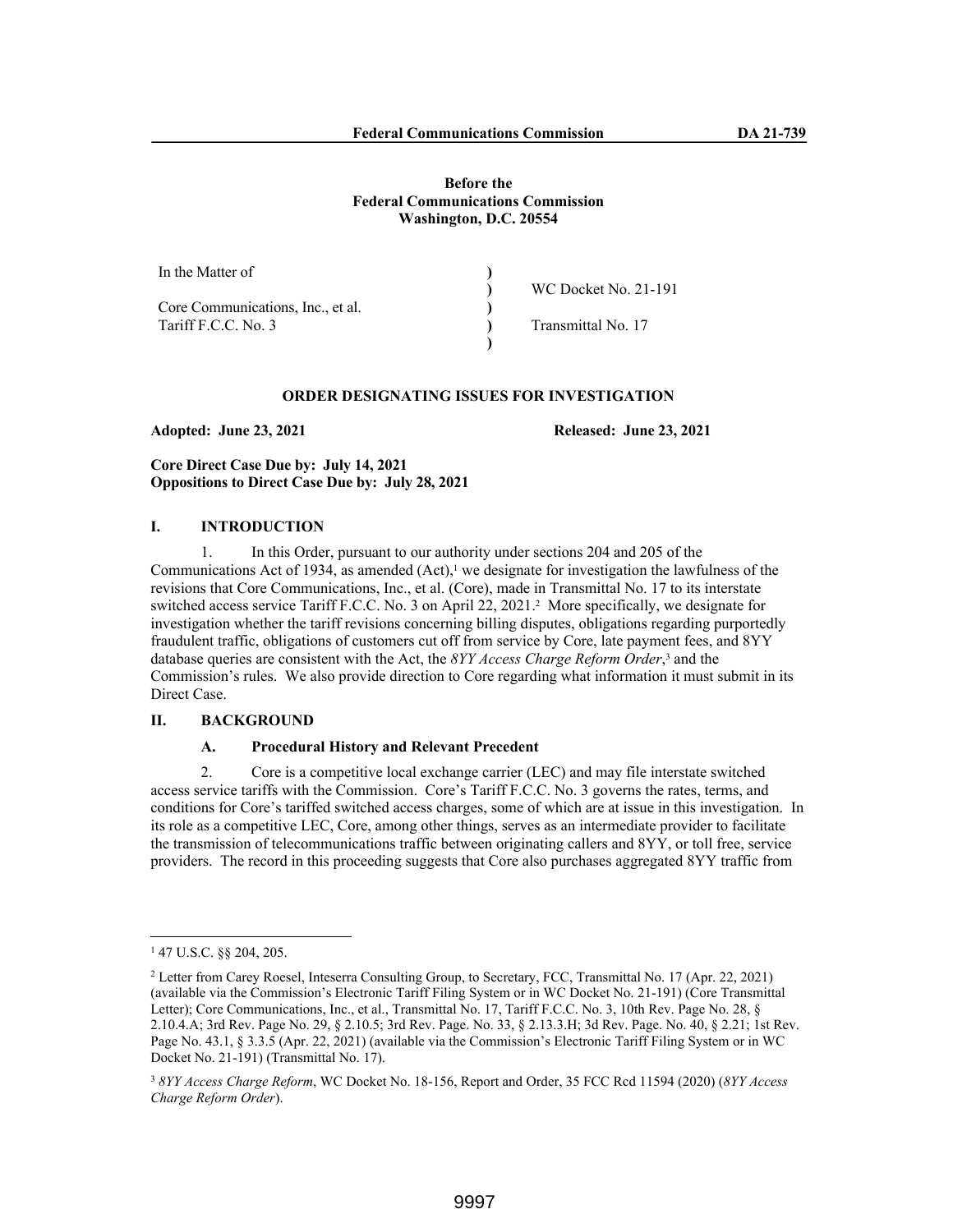originating carriers and carries the calls to 8YY providers that are responsible for completing the calls to their subscribers.<sup>4</sup>

3. *USF/ICC Transformation Order*. In the 2011 *USF/ICC Transformation Order*, the Commission adopted bill-and-keep as the default methodology for all intercarrier compensation (ICC) charges, capped all terminating ICC rates, and established a transition path requiring scheduled reductions to certain terminating access charges.<sup>5</sup> The transition rules also required LECs to adjust, over a period of years, many of their terminating end office switched access charges, consistent with the Commission's ultimate goal of moving all access charges to bill-and-keep.<sup>6</sup>

4. *8YY Access Charge Reform Order*. In the 2020 *8YY Access Charge Reform Order*, the Commission found that, as terminating access charges transitioned to bill-and-keep, some providers sought to take advantage of the originating access charges that remained in effect, particularly those associated with toll free calls.<sup>7</sup> Intercarrier compensation for calls to 8YY telephone numbers differs from that for other calls carried over the public switched telephone network. In the case of calls to 8YY telephone numbers, the party receiving the call, not the party placing the call, pays the toll charges, thereby rendering the calls "toll free" from the perspective of the calling party.<sup>8</sup> To determine how to route a toll free call, the originating LEC must query the 8YY Database to determine the 8YY provider that serves the dialed number.<sup>9</sup> If a LEC is unable to conduct a database query it may pass the call to another carrier to conduct the query to determine how to route the 8YY call.<sup>10</sup> The 8YY provider also pays tandem switching and transport access charges to any intermediate carriers in the call path between the LEC and the 8YY provider.11 These services are typically provided pursuant to tariffs that list the applicable rates, terms, and conditions.<sup>12</sup>

5. In the *8YY Access Charge Reform Order*, the Commission found that the intercarrier compensation regime that applied to toll free calls allowed inefficiencies<sup>13</sup> and that "[a]rbitrage and

9 *Id.* at 11596-97, para. 7.

<sup>10</sup> *Id.*

<sup>12</sup> *Id.*

<sup>4</sup> Petition of Verizon and AT&T to Suspend or Reject Core's Revised Tariff, WC Docket No. 21-191 at 3 (filed Apr. 28, 2021) (Petition).

<sup>5</sup> *Connect America Fund et al*., WC Docket No. 10-90 et al., Report and Order and Further Notice of Proposed Rulemaking, 26 FCC Rcd 17663, 17904, paras. 737-39 (2011) (*USF/ICC Transformation Order* or *USF/ICC Transformation Further Notice*), *aff'd*, *In re FCC 11-161*, 753 F.3d 1015 (10th Cir. 2014), *cert. denied*, 135 S. Ct. 2050 and 135 S. Ct. 2072 (2015).

<sup>6</sup> *See* 47 CFR §§ 51.907, 51.909; *see USF/ICC Transformation Order*, 26 FCC Rcd at 17942, para. 817 (finding that "originating charges for all telecommunications traffic subject to our comprehensive intercarrier compensation framework should ultimately move to bill-and-keep" but the Commission declined to move originating charges to bill-and-keep at that time). "Under bill-and-keep, carriers look first to their subscribers to cover the costs of the network, then to explicit universal service support where necessary." *USF/ICC Transformation Order*, 26 FCC Rcd at 17676, para. 34.

<sup>7</sup> *8YY Access Charge Reform Order*, 35 FCC Rcd at 11600-01, para. 16.

<sup>8</sup> *Id.* at 11595-96, para. 5.

<sup>11</sup> *Id.* at 11597, para. 10.

<sup>13</sup> *Id.* at 11600-01, para. 16 ("Moreover, as the Commission observed in the *USF/ICC Transformation Further Notice* 'because the calling party chooses the access provider but does not pay for the toll call, it has no incentive to select a provider with lower originating access rates.'") (quoting *USF/ICC Transformation Further Notice*, 26 FCC Rcd at 18111, para. 1303).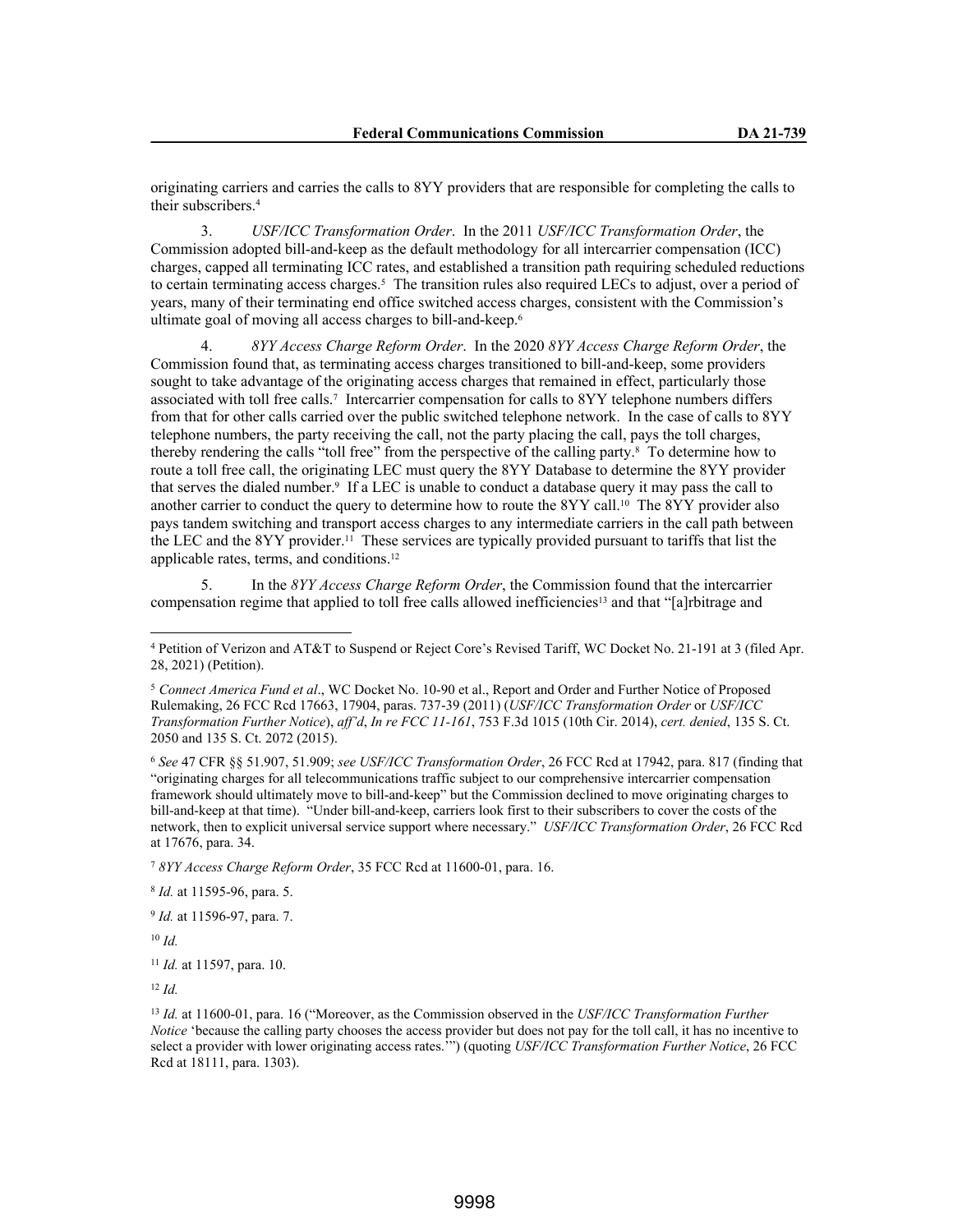fraud . . . increasingly affect and undermine the system of intercarrier compensation that currently underpins toll free calling."14 In an effort to curb this arbitrage, the Commission capped the originating access charges carriers can impose on 8YY providers pursuant to tariffs, thereby reducing the incentives for fraud and arbitrage, and promoting more efficient call routing.15 The Commission also permitted only one carrier in the call path to charge the 8YY provider for a database query, regardless of whether more than one carrier in the call path conducts such a query.16 This limitation became effective on November 27, 2020.17 The Commission found that a single database query "could allow [a] call to be correctly routed" and that "routing information should be carried with that call until it is terminated."<sup>18</sup> The Commission determined that limiting database query charges would eliminate an obvious source of 8YY arbitrage and encourage efficient routing.19 In addition, as of July 1, 2021, only the originating carrier may conduct the database query as an initial matter, but if the originating carrier is unable to conduct the database query or transmit the results of the query, the next carrier in the call path that is able to do so may perform the database query and assess a database query charge.<sup>20</sup>

6. *Commission Efforts to Combat Illegal Robocalling*. The Commission defines a robocall as a call made using an automatic telephone dialing system or an artificial or prerecorded voice.<sup>21</sup> The Commission has taken numerous steps to stem the tide of illegal robocalls.22 Despite the work of the Commission and other agencies, such as the Federal Trade Commission, illegal robocalls persist.23 In 2019 Congress passed the Pallone-Thune Telephone Robocall Abuse Criminal Enforcement and Deterrence (TRACED) Act.<sup>24</sup> The TRACED Act "directs the Commission to encourage voice service providers to block unwanted calls by giving them safe harbors for erroneous blocking based, in whole or

<sup>18</sup> *8YY Access Charge Reform Order*, 35 FCC Rcd at 11629-31, para. 82.

<sup>19</sup> *Id.*

<sup>20</sup> 47 CFR 51.905(d); *8YY Access Charge Reform Order*, 35 FCC Rcd at 11629-30, para. 82.

<sup>21</sup> *See* 47 U.S.C. § 227(b)(1); 47 CFR § 64.1200(a); FCC Consumer Guide, "*Stop Unwanted Robocalls and Texts*," last reviewed Nov. 12, 2020, https://www.fcc.gov/sites/default/files/stop\_unwanted\_robocalls\_and\_texts.pdf.

<sup>22</sup> *See, e.g.*, *Advanced Methods to Target and Eliminate Unlawful Robocalls*, CG Docket No. 17-59, Fourth Report and Order, 35 FCC Rcd 15221 (2020) (*Robocalling Fourth Report and Order*) (establishing obligations for voice service providers to limit illegal calls on their networks); *Advanced Methods to Target and Eliminate Unlawful Robocalls*, CG Docket No. 17-59, Third Report and Order, Order on Reconsideration, and Fourth Further Notice of Proposed Rulemaking, 35 FCC Rcd 7614 (2020) (establishing safe harbors from liability for the unintended or inadvertent blocking of wanted calls); *Implementing Section 13(d) of the Pallone-Thune Telephone Robocall Abuse Criminal Enforcement and Deterrence Act (TRACED Act)*, EB Docket No. 20-22, Report and Order, 35 FCC Rcd 7886 (EB 2020) (selecting a single consortium to conduct private-led traceback efforts); FCC Consumer and Governmental Affairs Bureau, Report on Robocalls at 10-11 (2019), https://docs.fcc.gov/public/attachments/DOC-356196A1.pdf (describing Commission enforcement actions against robocallers).

<sup>23</sup> *Robocalling Fourth Report and Order*, 35 FCC Rcd at 15221-22, paras. 1-3.

<sup>24</sup> Pallone-Thune Telephone Robocall Abuse Criminal Enforcement and Deterrence Act, Pub. L. No. 116-105, 133 Stat. 3274 (2019) (TRACED Act).

<sup>14</sup> *8YY Access Charge Reform Order*, 35 FCC Rcd at 11595, para. 2.

<sup>15</sup> *Id.* at 11595, para. 4.

<sup>16</sup> *Id.* at 11629-30, para. 82.

<sup>17</sup> *Id.* (explaining that this requirement became effective "as of the effective date of this *Order*," which occurred on November 27, 2020. 8YY Access Charge Reform, 85 Fed. Reg. 75894 (Nov. 27, 2020)).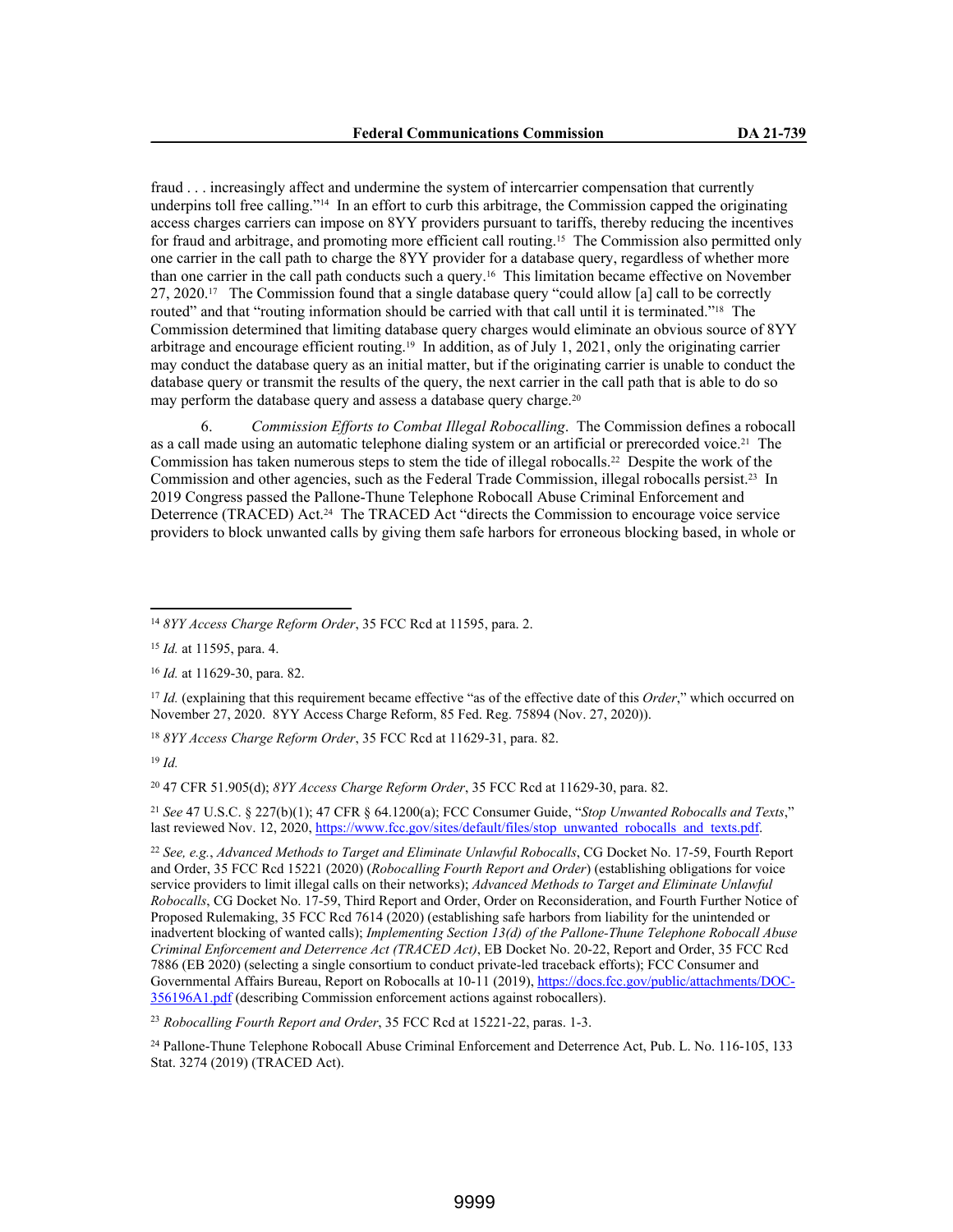in part, on caller ID authentication information and by making it easier for carriers to identify and fix erroneous blocking."<sup>25</sup>

7. In December 2020, the Commission continued this important work by adopting several new requirements aimed at curbing illegal calls, including requiring voice service providers to meet certain obligations and to better police their networks.26 All voice service providers must: (1) respond to traceback requests from the Commission, civil and criminal law enforcement, and the registered consortium for private-led traceback efforts; (2) take steps to effectively mitigate illegal traffic when they receive actual written notice of such traffic from the Commission;27 and (3) implement affirmative, effective measures to prevent new and renewing customers from using their networks to originate illegal calls.28 In short, originating, intermediate, and terminating voice service providers are integral to stopping illegal calls.<sup>29</sup>

## **B. Tariff Revisions**

8. On April 22, 2021, Core filed Transmittal No. 17 proposing revisions to its interstate switched access service Tariff F.C.C. No. 3.30 In the filing Core proposes to change the terms and conditions of section 2.10.4.A, which governs "good faith" billing disputes, and section 2.10.5, which governs late payment fees.31 Core also proposes to change section 2.13.3.H, to include language providing that if Core "discontinues service, it will provide, in connection with access traffic associated with the discontinued Customer, only those minimal functions necessary to identify the Customer as being the relevant carrier (i.e., 8YY database queries)."<sup>32</sup> Core also added section 2.21, regarding the blocking of "fraudulent or otherwise illegal traffic," as well as disputes about such traffic,<sup>33</sup> and proposed changes to section 3.3.5 to allow Core to charge an interexchange carrier (IXC) for an 8YY database query "even if the underlying call is not completed."<sup>34</sup>

9. On April 28, 2021, Verizon and AT&T Services, Inc. (Petitioners) filed a petition (Petition) requesting that the Commission suspend and investigate or reject Core's proposed tariff

<sup>27</sup> This requirement will become effective upon Office of Management and Budget approval of related information collection burdens. Advanced Methods to Target and Eliminate Unlawful Robocalls, 86 Fed. Reg. 17726 (Apr. 6, 2021).

<sup>28</sup> *Robocalling Fourth Report and Order*, 35 FCC Rcd at 15227, para. 14.

<sup>29</sup> The Commission adopted new requirements that obligate all originating voice service providers to "know their customers and exercise due diligence in ensuring that their services are not used to originate illegal traffic." *Robocalling Fourth Report and Order*, 35 FCC Rcd at 15232, para 32. The Commission also recommended that "voice service providers exercise caution in granting access to high-volume origination services, to ensure that bad actors do not abuse such services." *Id*.

<sup>30</sup> Core's tariff revisions are reproduced in the Appendix to this Order.

<sup>25</sup> *Robocalling Fourth Report and Order*, 35 FCC Rcd at 15221, para. 1; *see* TRACED Act §§ 4(c), 7, 10(b); *Call Authentication Trust Factor*, WC Docket No. 17-97, Second Report and Order, FCC 20-136 at 2-8, paras. 3-14; at 9, para. 16 (2020) (describing the Commission's efforts to promote implementation of the STIR/SHAKEN caller ID authentication process).

<sup>26</sup> *See Robocalling Fourth Report and Order*, 35 FCC Rcd at 15222, para. 2. "'Voice service provider' means any entity originating, carrying, or terminating voice calls through time-division multiplexing (TDM), Voice over Internet Protocol (VoIP), or commercial mobile radio service (CMRS)." *Id.* at 15222 n.2.

<sup>31</sup> Appendix at Section 2.10.4.A.

<sup>32</sup> *Id.* at Section 2.13.3.H.

<sup>33</sup> Appendix at Section 2.21.

<sup>34</sup> Appendix at Section 3.3.5.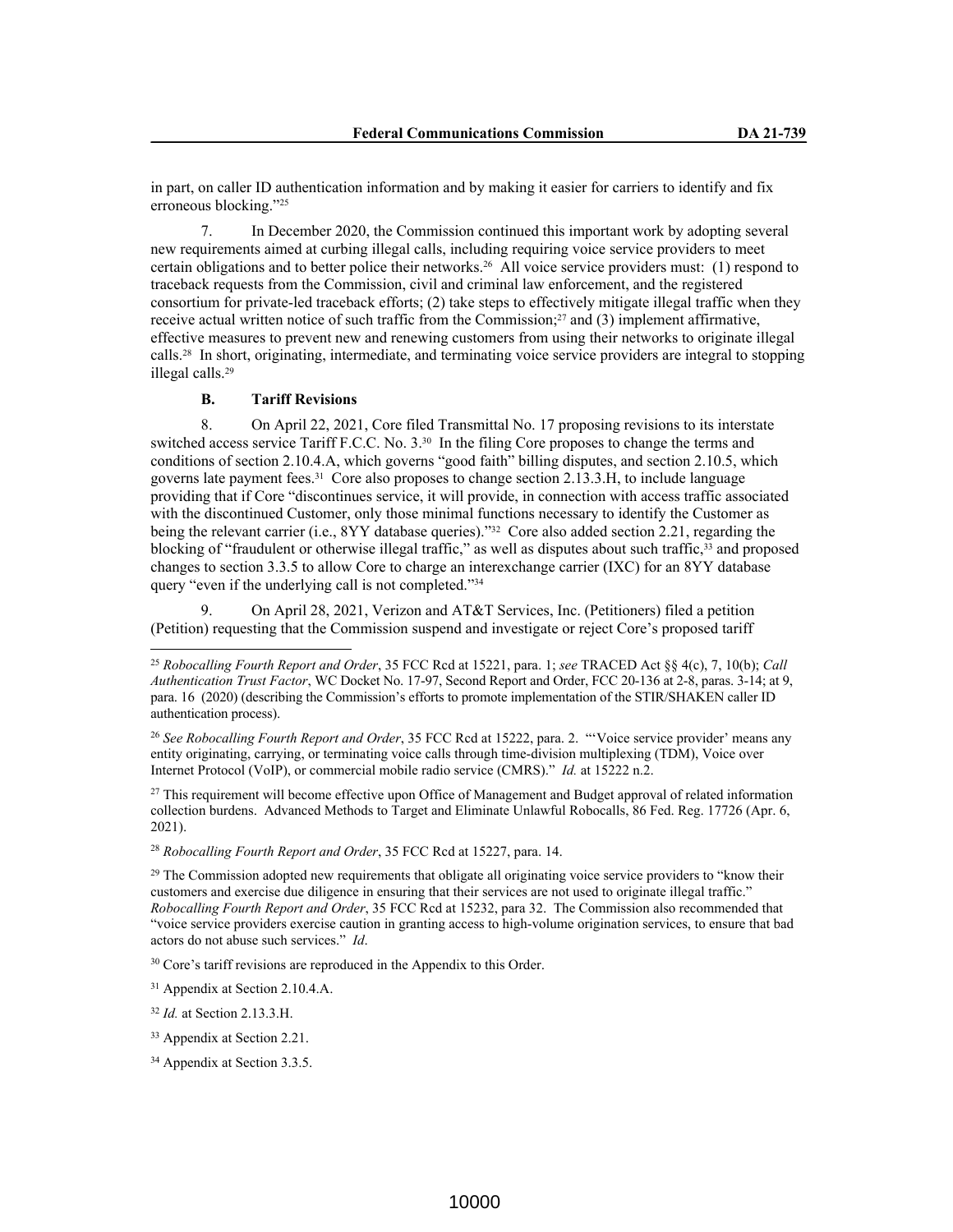revisions.35 Petitioners argue that Core's proposed tariff revisions are unlawful. Petitioners contend that Core is attempting to charge for "unnecessary work" and to "extract profit at IXCs' expense"36 and that the tariff revisions ultimately will "permit Core to profit from 8YY arbitrage schemes and then allow Core to avoid any accountability for doing so."37

10. Core filed a Reply to the Petition on May 4, 2021, requesting that the Petition be denied.38 Core claims that the Petitioners present no "credible basis" to support suspension or rejection and that Petitioners inadequately support their substantive challenges to the proposed tariff revisions.<sup>39</sup>

## **1. Tariff Sections 2.10.4.A and 2.21—Dispute Resolution Provisions**

11. Section 2.10.4.A of Core's tariff revisions describes the procedure a customer must follow to raise a general billing dispute with Core "to permit [Core] to investigate the merits of the dispute."40 The revised provision explains that a "good faith dispute requires the Customer to provide a written claim" and specifies the details that the claim must contain.<sup>41</sup> This section also provides that "alternative requirements apply for disputes based on allegations of fraudulent or otherwise illegal traffic to be considered good faith disputes, as set forth in Section 2.21."42 Under new section 2.21, 8YY traffic that Core delivers to an IXC is "presumed to be legal traffic" unless the IXC blocks that traffic from reaching its 8YY customers.43 If an IXC does not block an 8YY call and Core bills the IXC for delivering the call, the IXC may raise a "good faith dispute" seeking a refund of the charge, if the IXC claims the call was fraudulent or otherwise illegal.<sup>44</sup> Section 2.21 provides that for an IXC's complaint "[t]o qualify as good faith, disputes alleging fraudulent or otherwise illegal traffic can be sufficiently supported with documentation demonstrating that, because such traffic was . . . illegal," the IXC did not assess charges to its own customers for that traffic or credited otherwise applicable usage charges.<sup>45</sup>

12. Petitioners contend that "sections 2.10.4(A) and 2.21 are unlawful because they establish a presumption that all 8YY traffic that Core sends to IXCs is lawful if the IXCs do not block it in real time, and provide that an IXC cannot raise a dispute in good faith about such calls unless it first credits its 8YY customer for any charges on those calls."46 Petitioners argue that Core's tariff revision in section 2.10.4.A is "unlawful on its face,"47 because it "makes Core the sole judge of whether any dispute is in

<sup>47</sup> *Id.* at 8.

<sup>35</sup> *See generally* Petition.

<sup>36</sup> Petition at 10.

<sup>37</sup> *See* Petition at 4.

<sup>38</sup> Core Communications, Inc.'s Response to Petition of Verizon and AT&T to Suspend or Reject Core's Revised Tariff, WC Docket No. 21-191 (filed May 4, 2021) (Core Reply or Reply).

<sup>39</sup> Core Reply at 1, 15.

<sup>40</sup> Appendix at Section 2.10.4.A.

<sup>41</sup> *Id.* at Section 2.10.4.A.

<sup>42</sup> *Id.* at Section 2.10.4.A.

<sup>43</sup> *Id.* at Section 2.21.

<sup>44</sup> *Id.* at Section 2.21.

<sup>45</sup> *Id.* at Section 2.21.

<sup>46</sup> Petition at 2.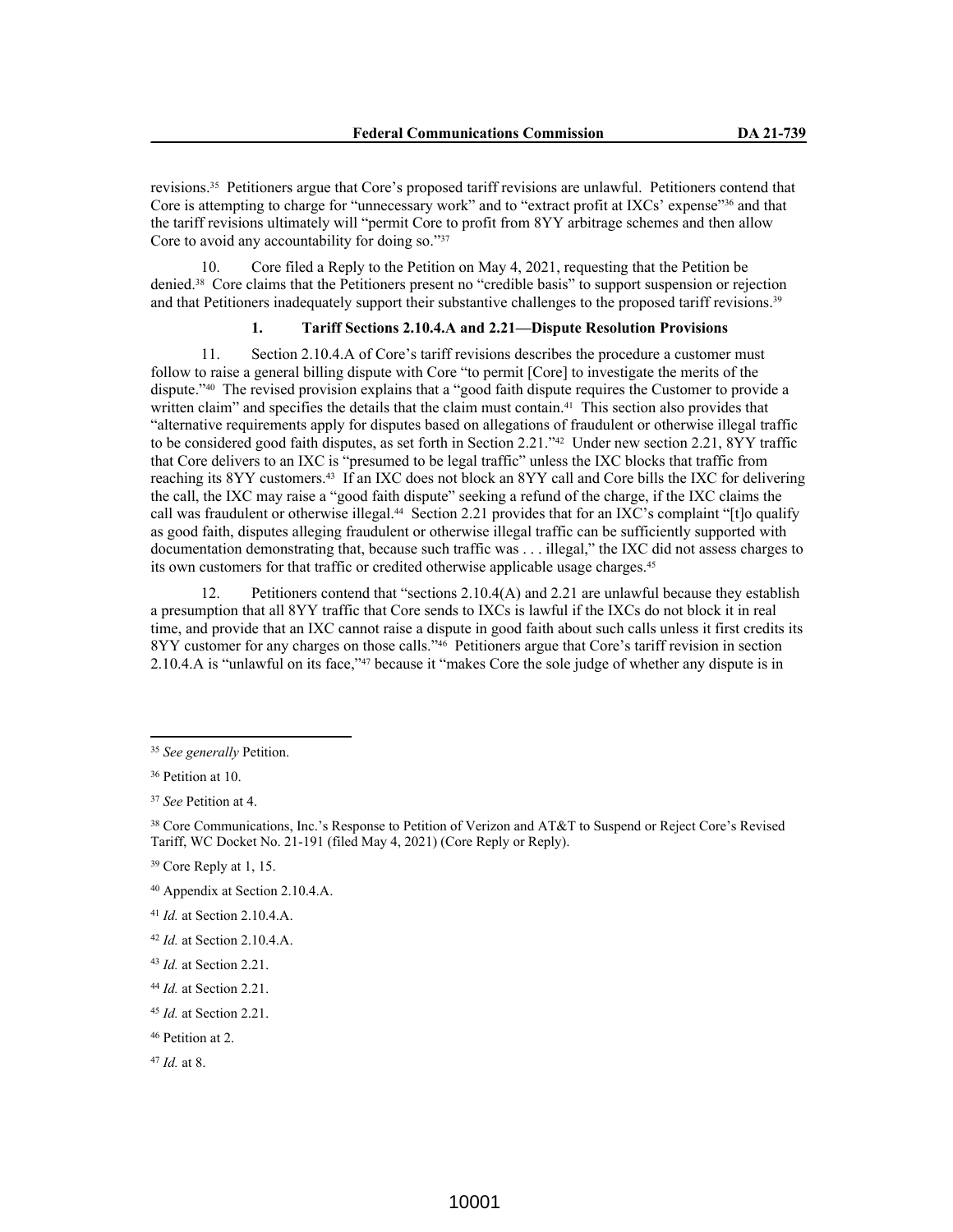'good faith,'" in contravention of the Commission's decision in the *Northern Valley Order*.<sup>48</sup> According to Petitioners, that case held that a similar tariff provision—in which the competitive LEC was the "sole judge of whether any bill dispute has merit"—was unjust and unreasonable and in conflict with sections 206 and 208 of the Act.49 In its Reply, Core does not explicitly address this argument, but rather argues that the tariff revisions in section 2.10.4.A should be shielded from any allegation of unlawfulness because the language replicates tariff provisions filed by incumbent LECs affiliated with the Petitioners and were deemed lawful.<sup>50</sup>

13. Petitioners also assert that section 2.21 is unjust and unreasonable because it "establishes an unlawful presumption that any traffic that Core sends its [IXC] customers and that its customers do not block is 'legal traffic'"51—thereby putting "no burden on Core to ensure that the 8YY calls it purchases are legitimate calls by actual end users."52 Petitioners assert that section 2.21 is also "unlawful because it conditions an IXC's ability to dispute Core's billing for 'fraudulent or otherwise illegal' 8YY traffic that the IXC did not block on the IXC first having refunded (or not having billed) its 8YY customers for that traffic."53 Petitioners contend that this means "an IXC must incur a financial penalty just to raise a dispute," which Petitioners contend is contrary to the Commission's *Northern Valley Order* and interferes with the Petitioners' contracts with their own 8YY customers.<sup>54</sup> Core disagrees with this assessment and argues that section 2.21 "simply requires that a dispute have basic, reasonable support."<sup>55</sup>

# **2. Tariff Section 2.10.5—Late Payment Fees**

14. Core also revised tariff section 2.10.5, which governs late payment fees. Core revised this section to require that if "an unpaid amount is not part of a good faith dispute as described in this tariff" the late payment fee increases to "3.0% (rather than 1.5%) per month, or the highest rate permitted by applicable law, whichever is less."56 Petitioners argue that the late payment rate of 3% per month is "usurious."<sup>57</sup> They also complain that Core proposes to require high late payment fees "on any amounts" withheld based on a dispute that Core decides was not raised in 'good faith.'"<sup>58</sup> According to Petitioners, "Core's proposed tariff thus pairs sole-decider power with a strong financial incentive to misuse it."59 In its Reply, Core explains that "[i]f Petitioners (or any other party) can demonstrate that Core's proposed 3% per month late fee is unlawful, the 3% will not apply ('or the highest rate permitted by applicable law, whichever is less')."<sup>60</sup> Core does not otherwise specifically address the 3% late fee, but it notes that a per

- <sup>52</sup> *Id.* at 6.
- <sup>53</sup> *Id.* at 7.
- <sup>54</sup> *Id.* at 7.

<sup>58</sup> *Id.*

<sup>59</sup> *Id.* at 8-9.

<sup>48</sup> Petition at 8; *Sprint Commc'ns Co. v. N. Valley Commc'ns, LLC*, Memorandum Opinion & Order, 26 FCC Rcd 10780, 10787, para. 14 (2011) (*Northern Valley Order*), *review denied*, *N. Valley Commc'ns, LLC v. FCC*, 717 F.3d 1017 (D.C. Cir. 2013).

<sup>49</sup> Petition at 8 (citing *Northern Valley Order*, 26 FCC Rcd at 10787, para. 14).

<sup>50</sup> Core Reply at 12, 15, Exh. 5-7.

<sup>51</sup> Petition at 6.

<sup>55</sup> Core Reply at 14.

<sup>56</sup> Appendix at Section 2.10.5.

<sup>57</sup> Petition at 8.

<sup>60</sup> Core Reply at 14 (emphasis in original).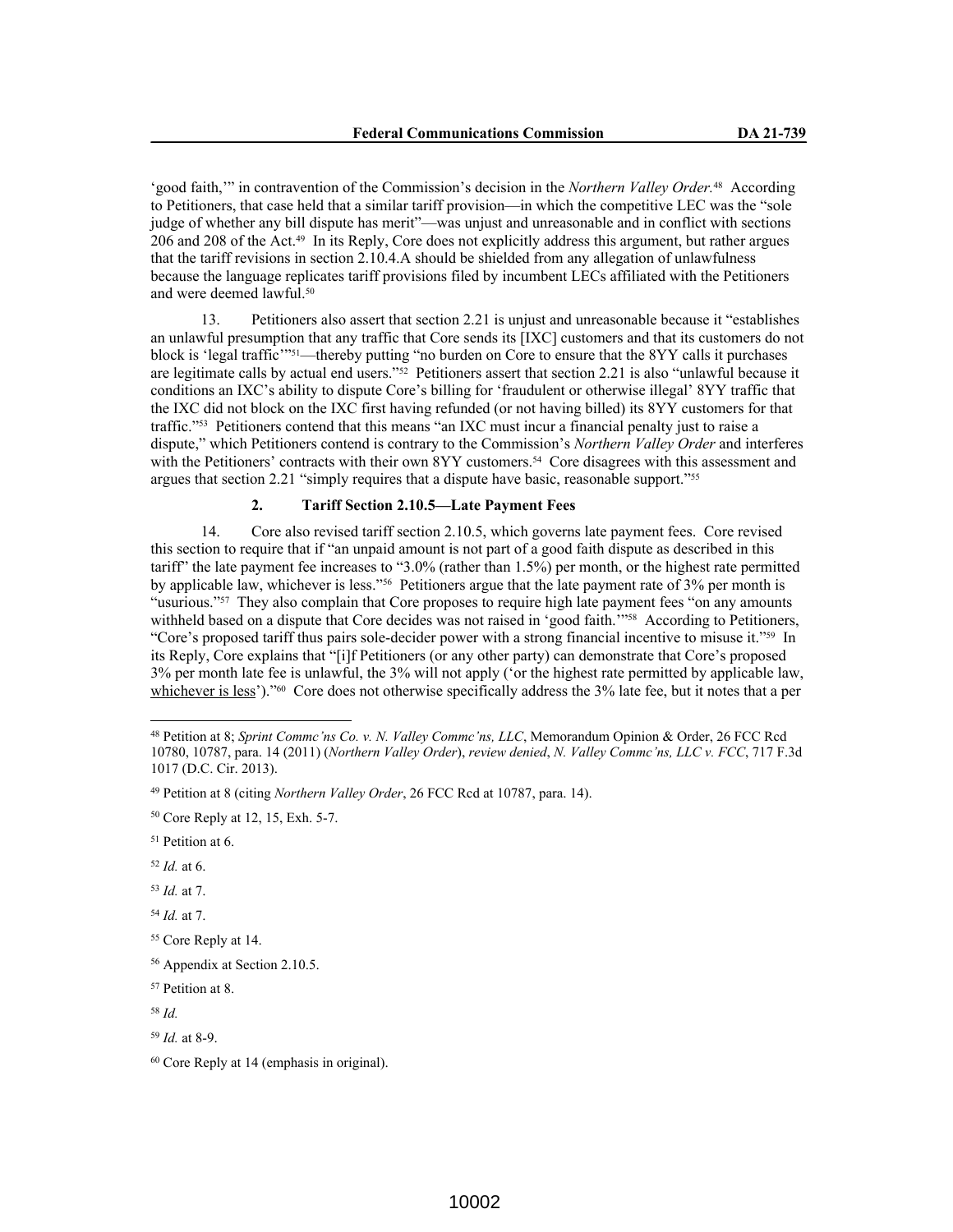month late fee of 1.5% is "the near-ubiquitous rate found in Petitioners' ILEC affiliates' tariffs"61 and that "Petitioners' behaviors . . . demonstrate that the threat of the 1.5% late payment fee is insufficient to motivate payment."<sup>62</sup>

### **3. Tariff Section 2.13.3.H—Cancellation by Company**

15. In its revision to section 2.13.3.H, Core announces that "[i]f the Company discontinues service to a Customer, it will provide, in connection with access traffic associated with the discontinued Customer, only those minimal functions necessary to identify the Customer as being the relevant carrier (i.e., 8YY database queries)."63 Petitioners contend that the revisions in section 2.13.3.H "are unlawful because they purport to allow Core to continue to profit from its 8YY arbitrage schemes via database query charges even after it has terminated service to a customer for nonpayment."64 Petitioners assert that "Core is *never* 'the carrier that originates the call'"65 because "Core has no end user customers of its own, . . . it purchases all its 8YY traffic in bulk from other carriers or 8YY aggregators."66 As a result, Petitioners argue, "Core's 8YY queries are never 'necessary to identify the relevant Customer in advance of routing' because the entities from which it bought the traffic could perform those queries."67 Core argues that the tariff revisions in section 2.13.3.H should be shielded from any allegations of unlawfulness because the language replicates tariff provisions that were filed by incumbent LECs affiliated with the Petitioners and were deemed lawful.<sup>68</sup>

# **4. Tariff Section 3.3.5—Toll Free Interexchange Delivery Service**

16. The revisions to section 3.3.5 of Core's tariff provide it with the right to charge an IXC for 8YY database queries "even if the underlying call is not completed."69 Petitioners argue that section 3.3.5 is unlawful because "[i]t is unjust and unreasonable to let Core profit from calls that it refuses to complete."70 In response to this challenge, Core again relies on its argument that its tariff language "simply mirrored" tariff provisions that were filed by incumbent LECs affiliated with the Petitioners and that were deemed lawful, and thus should be shielded from any allegations of unlawfulness.<sup>71</sup>

# **C. Commission Authority and Duty to Investigate Tariffs**

17. On our own motion, we adopted a *Suspension Order* on May 6, 2021, finding that substantial questions exist regarding the lawfulness of Core's proposed tariff revisions that require further

<sup>61</sup> *Id.*

<sup>62</sup> *Id.*

<sup>64</sup> Petition at 2.

<sup>63</sup> Appendix at Section 2.13.3.H.

<sup>65</sup> Petition at 9 (emphasis in original) (citing *8YY Access Charge Reform Order*, 35 FCC Rcd at 11626, 11629-30, paras. 72, 82).

<sup>66</sup> *Id.* at 9-10.

<sup>67</sup> *Id.* at 10.

<sup>68</sup> Core Reply at 12, 15, Exh. 5-7.

<sup>69</sup> Appendix at Section 3.3.5.

<sup>70</sup> Petition at 10.

 $71$  Core Reply at 13, 15, Exh. 6.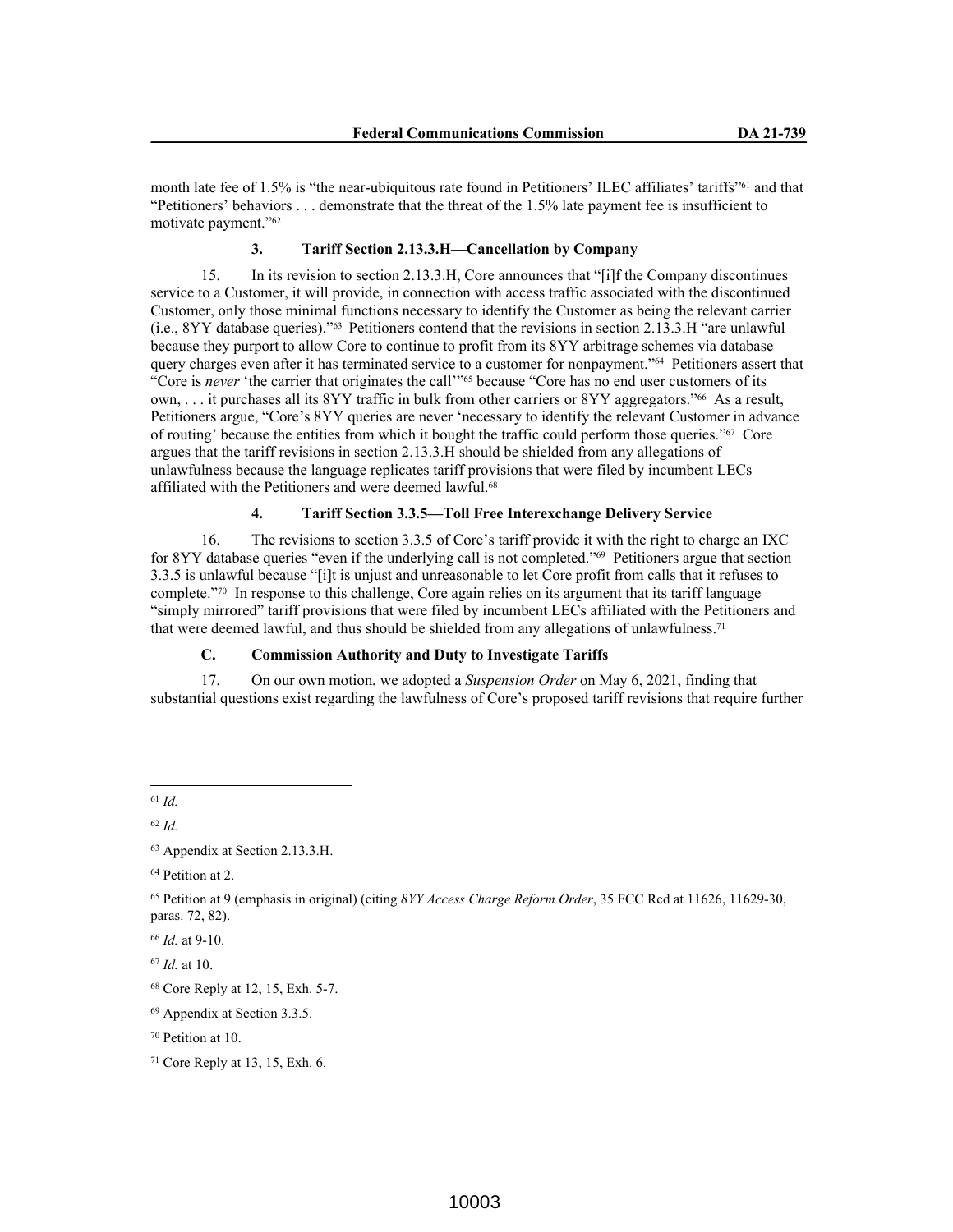investigation.72 Pursuant to section 204 of the Act, we advanced the tariff revisions' effective date for one day to May 6, 2021 and suspended the revisions for one day, allowing the revisions to become effective on May 7, 2021, imposed an accounting order, and instituted an investigation into the lawfulness of Core's proposed tariff modifications.73 On May 13, 2021, Core submitted a supplemental tariff filing reflecting the suspension.74 We subsequently released a *Protective Order* in this docket to govern any confidential filings that may be submitted during the investigation.<sup>75</sup>

18. Section 204 of the Act provides that once a tariff filing has been suspended, the tariffing carrier bears the burden of proving that the filing is just and reasonable.76 Accordingly, in its Direct Case, Core must provide the information requested in this Order pursuant to section  $204(a)(1)$  of the Act so the Commission can determine whether Core's tariff revisions are just and reasonable.77 At the conclusion of an investigation under section 204, the Commission may, pursuant to section 205, "determine and prescribe what will be the just and reasonable charge or the maximum or minimum charge or charges to be thereafter observed, and what classification, regulation, or practice is or will be just, fair, and reasonable, to be thereafter followed."<sup>78</sup>

## **III. ISSUES DESIGNATED FOR INVESTIGATION**

19. We designate for investigation under sections 204 and 205 of the Act whether Core's revisions in sections 2.10.4.A, 2.10.5, 2.13.3.H, 2.21 and 3.3.5 of its tariff are unlawful under sections 201 of the Act or the Commission's tariffing rules.79 Section 201(b) of the Act provides that "[a]ll

<sup>73</sup> *Suspension Order* at 3, paras. 6-8. When proposed tariff revisions are advanced for a day, the effective date listed in the proposed revisions is moved to one day earlier so that suspension of the proposed revision can occur on that day, thereby allowing the proposed revisions to become effective on the original effective date but not to be deemed lawful. 47 U.S.C. § 204(a)(3).

<sup>74</sup> Letter from Carey Roesel, Inteserra Consulting Group, to Secretary, FCC, Transmittal No. 18 (May 13, 2021) (available via the Commission's Electronic Tariff Filing System). *See* 47 CFR § 61.191.

<sup>75</sup> *Core Communications, Inc., et al., Tariff F.C.C. No. 3*, WC Docket No. 21-191, Transmittal No. 17, Protective Order, DA 21-602 (WCB May 21, 2021) (*Protective Order*).

<sup>76</sup> *See* 47 U.S.C. § 204(a)(1) ("At any hearing involving a new or revised charge, or a proposed new or revised charge, the burden of proof to show that the new or revised charge, or proposed charge, is just and reasonable shall be upon the carrier  $\dots$ .").

<sup>77</sup> *Id*.

<sup>78</sup> *Id*. § 205(a).

 $79$  47 U.S.C. § 201(b); 47 CFR part 61. "We will identify the specific issues that are the subject of the investigation in an upcoming designation order. Those issues may include, but not be limited to, the issues identified in this Order. We may also, by order, identify other discrete issues that warrant further investigation." *Suspension Order*, at 3, para. 8. To the extent information from or about Core's parent company or any affiliated company is necessary to answer, and relevant to, the questions posed in this Order we require Core to provide that information in its Direct Case. *See* Core Reply at 5 (referencing "Core, through and including its parent and affiliated companies").

<sup>72</sup> *Core Communications, Inc., et al. Tariff F.C.C. No. 3*, WC Docket No. 21-191, Transmittal No. 17, Order, DA 21- 528 at 1-2, paras. 1, 5 (WCB May 6, 2021) (*Suspension Order*). The existence of a substantial question of lawfulness regarding a proposed tariff revision forms the basis of a Commission determination of need to suspend a tariff. The Commission may initiate tariff investigations on its own initiative. *See* 47 U.S.C. § 204(a)(1) ("Whenever there is filed with the Commission any new or revised charge, classification, regulation, or practice, the Commission may either upon complaint or upon its own initiative without complaint, upon reasonable notice, enter upon a hearing concerning the lawfulness thereof."). *See also e.g.*, *July 1, 2018 Annual Access Charge Tariff Filings; South Dakota Network, LLC Tariff F.C.C. No. 1*, WC Docket No. 18-100, Transmittal No. 13, Order, DA 18-1004 (WCB rel. Oct. 1, 2018); *Northern Valley Communications, LLC Tariff F.C.C. No. 3*, WC Docket No. 20- 11, Transmittal No. 12, Order, 35 FCC Rcd 402 (WCB 2020).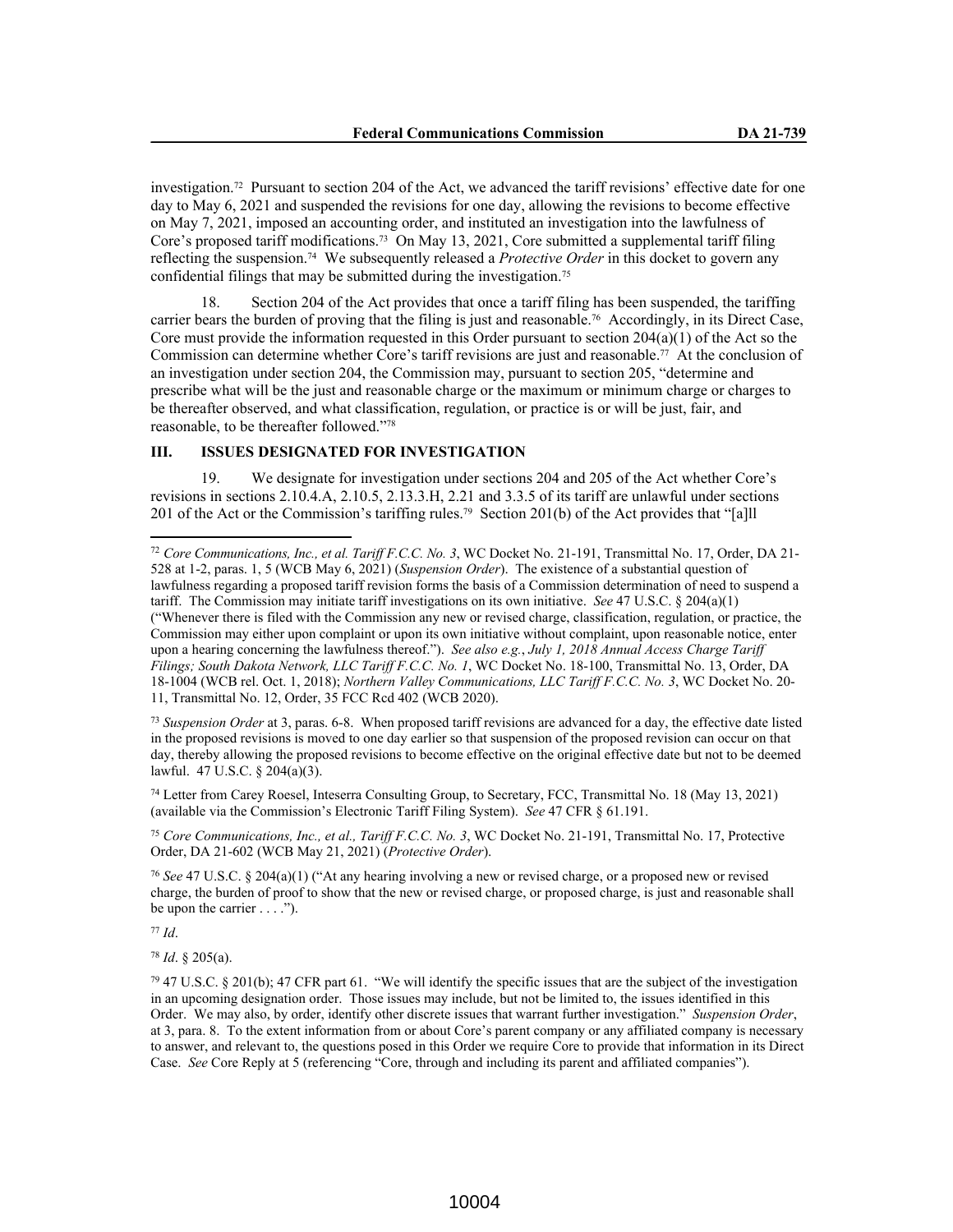charges, practices, classifications, and regulations for and in connection with . . . communication service, shall be just and reasonable" and that any unjust or unreasonable charges or practices shall be "declared . . . unlawful."80 We designate for investigation whether Core's tariff revisions comply with other portions of the Act including, sections  $206$ ,  $81$  concerning the liability of carriers, and  $208$ ,  $82$  granting the Commission authority to adjudicate complaints. We also designate for investigation whether Core's tariff revisions comply with the *8YY Access Charge Reform Order* and the limitations and rules adopted therein.<sup>83</sup>

20. The Commission's rules require all tariff language to be clear and unambiguous.<sup>84</sup> Pursuant to section 61.2 of the Commission's rules, all tariff publications must contain "clear and explicit explanatory statements" regarding rates and regulations to "remove all doubt as to their proper application."85 Section 61.54(j) of the Commission's rules further provides that regulations, exceptions, and conditions which govern a tariff must be "specified" and stated "clearly and definitely."86 This rule explicitly states that "[c]omplicated or ambiguous terminology may not be used."87 We designate for investigation whether any of Core's tariff revisions are unclear or ambiguous in violation of these rules.

# **A. Background Questions Related to the Tariff Investigation**

21. To allow the Commission to determine the lawfulness of Core's tariff revisions, including whether the revisions comply with the Act, the *8YY Access Charge Reform Order*, and the Commission's rules, we must first understand the role and function that Core plays in the transmission of 8YY traffic to IXCs. We also need to understand the marketplace for the purchase and sale of 8YY traffic and the process for routing that traffic to IXCs. We must better understand the extent to which Core's tariff revisions are aimed at addressing the transmission of illegal 8YY traffic, such as unlawful robocalls,88 and whether Core's attempts to place the responsibility on IXCs to detect and block such illegal calls are just and reasonable. Do Core's tariff revisions apply to non-8YY traffic? If so, Core must indicate such in its Direct Case. Core must confirm, deny, or correct each of the statements below and provide detailed and complete answers to each of the questions below. We invite Core to offer other information relevant to this tariff investigation. We further direct Core to identify the individual(s) in the company most knowledgeable about each of the issues designated below and any additional issues that Core raises in response to this Designation Order.

<sup>85</sup> 47 CFR § 61.2.

 $86 \& 61.54(i)$ .

<sup>87</sup> *Id.*

<sup>80</sup> 47 U.S.C. § 201(b).

<sup>81</sup> 47 U.S.C. § 206.

<sup>82</sup> 47 U.S.C. § 208.

<sup>83</sup> *See generally 8YY Access Charge Reform Order*.

<sup>84</sup> *See* 47 CFR § 61.2; *Bell Atlantic-Delaware, Inc., et al. v. Global NAPs, Inc*., File No. E-99-22, Memorandum Opinion and Order, 15 FCC Rcd 12946, 12959, para. 22 (1999) ("section 201(b) of the Act [is] reflected in section 61.2 of our rules").

<sup>88</sup> *See* Core Transmittal Letter (explaining that its tariff revisions add "provisions to address fraudulent or otherwise illegal traffic by adding specific refund/credit provisions for Customers [and] acknowledging the parties' ability to block illegal traffic as permitted by law . . .").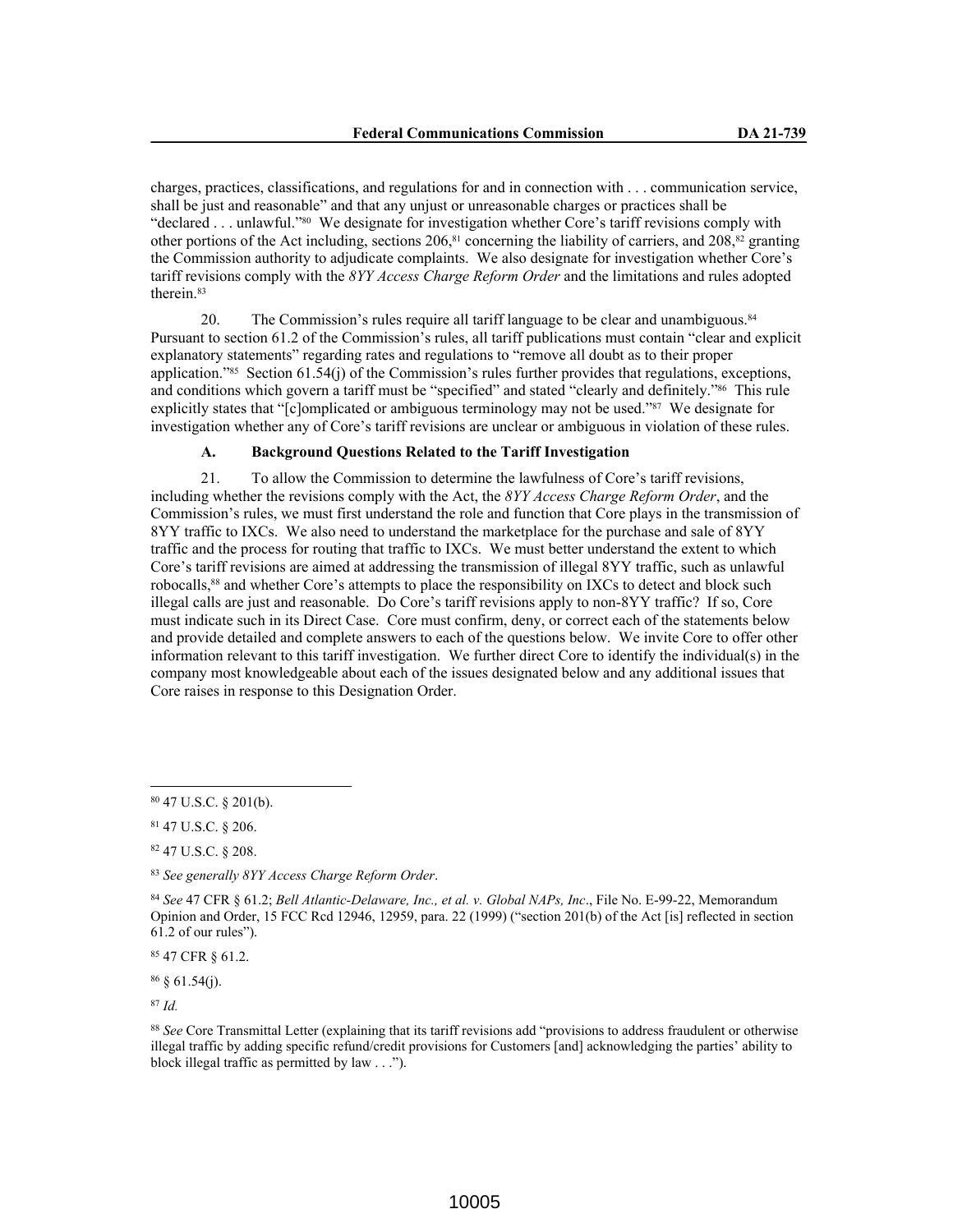22. Core must provide a clear description of its business model with respect to 8YY traffic.<sup>89</sup> Does Core purchase its 8YY traffic and have no calling or called party customers?<sup>90</sup> If this is not accurate, does Core purchase any portion of its 8YY traffic? If so, what percentage of its 8YY traffic does Core purchase? If Core does purchase some or all of its 8YY traffic, Core must explain the marketplace for the purchase and sale of such traffic, including how it operates and who the sellers and purchasers of 8YY traffic are (besides Core). For example, Core must identify the types of entities from which it buys 8YY traffic (e.g., wireless/CMRS carriers, cable providers, 8YY traffic aggregators, VoIP providers, and/or others). Why do entities sell 8YY traffic to intermediate providers, such as Core, instead of transmitting these calls to IXCs directly? Finally, Core must provide copies of its current, largest (by traffic volume) agreements, not to exceed five contracts, for its purchase of 8YY traffic.

23. Core must identify all entities that it works with to obtain and/or transmit 8YY traffic to an IXC and indicate whether each entity it identifies is affiliated with Core. Core must also explain what functions and services each of those companies provides and whether its business relationship with each company is governed by tariff or contractual agreement. If Core has discontinued service to any customers pursuant to its tariff in the last 12 months from the date of this Order, including pursuant to section 2.13.3.H of its tariff revisions, Core must include those carriers in its response.

24. Petitioners allege that Core makes no effort to ensure that it purchases only legitimate 8YY traffic.<sup>91</sup> In its Reply, Core disputes this allegation.<sup>92</sup> To assess whether the tariff revisions create an unreasonable presumption that all of the 8YY traffic Core sends to IXCs is legitimate, we must assess the extent to which Core screens traffic before handing it off to IXCs. When Core purchases 8YY traffic, what are its legal obligations to ensure the traffic it purchases, carries, or transports is legitimate? To the extent that Core purchases 8YY traffic, it must detail the steps it took, prior to the tariff revisions at issue in this investigation, to ensure that the 8YY traffic it obtained was legitimate. Core must also explain how—if at all—that process has, or will, change due to the tariff revisions that are the subject of this investigation. To the extent that Core purchases 8YY traffic, it must explain whether the terms under which it acquires the traffic address whether Core or the selling party must bear the financial risk for any purchased 8YY traffic that turns out to be illegitimate. Should Core be permitted to charge IXCs tariffed rates for carrying traffic that Core has purchased from other parties that is illegal or illegitimate?

25. Core must also explain how it and entities from which it acquires 8YY traffic divide or share responsibilities for determining the legitimacy of the traffic being purchased or sold. Exactly what identifying information does Core obtain when it purchases 8YY traffic? Is Core best situated to determine the legitimacy of the 8YY traffic it purchases?93 Does Core make any effort to determine or confirm the legitimacy of the 8YY calls it purchases before it routes the traffic to IXCs? Or does Core assume a certain amount of the traffic it routes is illegal or illegitimate and then calculates the actual amounts of legitimate or illegitimate 8YY traffic before it issues a final bill to its customers? If Core does not evaluate the legitimacy or legality of the traffic it routes in real time, how long does it usually take to

<sup>92</sup> Core Reply at 5-6.

<sup>93</sup> Petition at 6.

<sup>&</sup>lt;sup>89</sup> We use the term "8YY traffic" or "toll free traffic" to refer to calls that are made to 8YY or toll free telephone numbers. 47 CFR § 51.903(o) ("Toll Free Calls means a call to a Toll Free Number, as defined in § 52.101(f) of this subchapter.").

<sup>90</sup> Petition at 9-10.

<sup>91</sup> *Id.* at 6-7. For purposes of this investigation, we consider "illegitimate" calls to be those that "involve[] the generation of 8YY traffic that has no legitimate purpose and exist[] solely for the purpose of obtaining intercarrier compensation." *8YY Access Charge Reform Order*, 35 FCC Rcd at 11601-02, para. 17. These include robocalls (as provided in 47 U.S.C. § 227(b)(1) and 47 CFR § 61.1200(a)); calls with no identifying calling party information, such as all zero telephone numbers; and calls that are the result of traffic pumping. *Id*.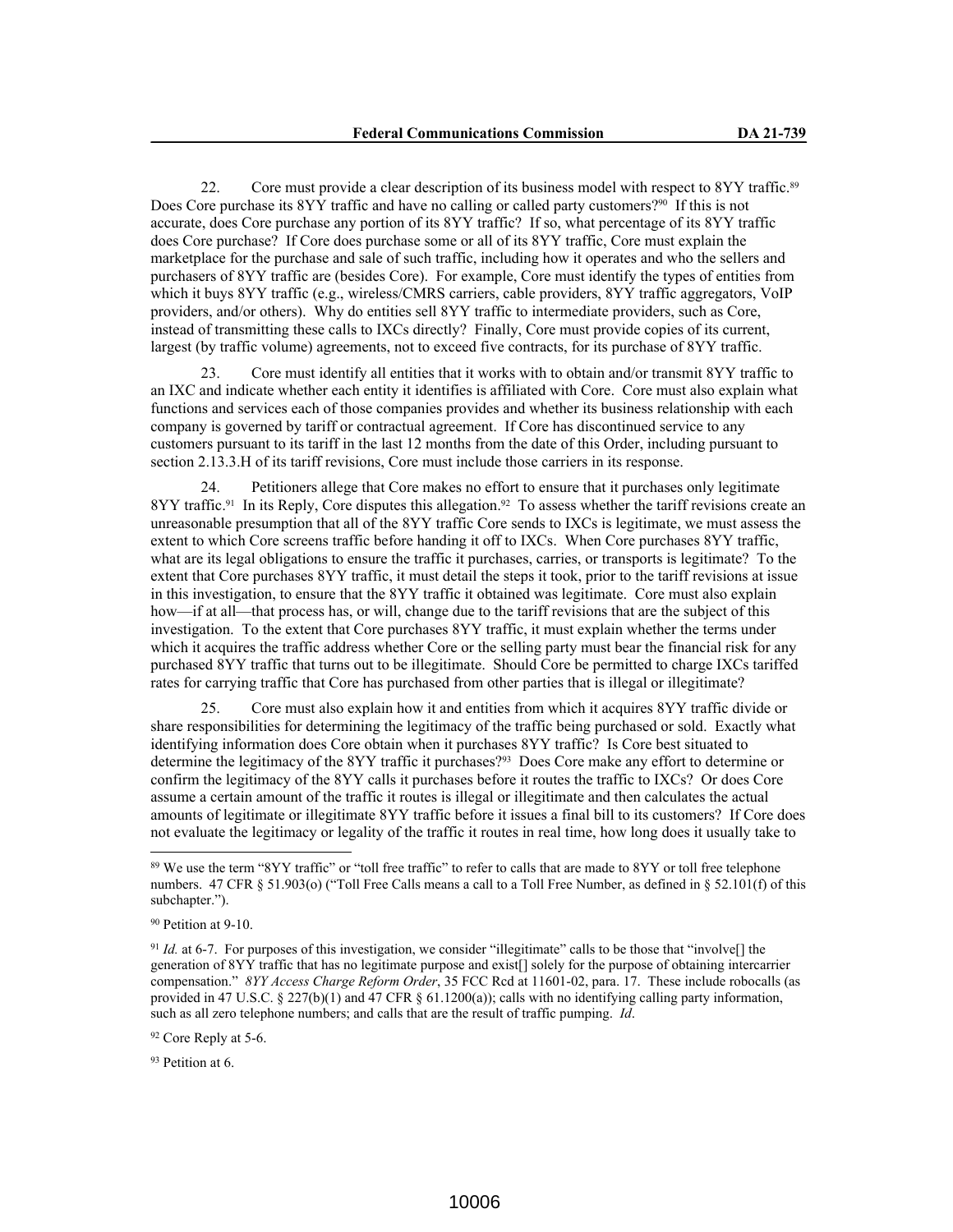make that determination? Is the process Core uses to determine the legitimacy of the traffic it carries detailed in individual contracts? If not, is there a common industry practice that Core follows? Core must provide a detailed explanation of the process it uses to determine the legitimacy of the 8YY traffic it carries and whether that process is governed by contracts or follows industry practice.

26. What effect, if any, do the Commission's rules addressing illegal robocalling have on Core's proposed tariff revisions? Are Core's tariff revisions intended to ensure that Core complies with the Commission's robocalling rules?94 If so, Core must provide a detailed explanation of how the revisions allow better compliance with those rules.

27. Core must explain why, as an intermediate provider, it would conduct database queries for 8YY calls it receives, as provided for in sections 2.13.3.H and 3.3.5 of its tariff revisions, and why it should be allowed to charge IXCs for those queries. How does Core's conducting a database query and assessment of a database query charge comply with the requirements of the *8YY Access Charge Reform Order*, which places the responsibility for the database query on the originating provider and allows only one database query charge per 8YY call?95 How does Core ensure that the IXC is not being charged another database query charge by the originating carrier or any other carrier in the call flow? How does Core determine whether it or the originating carrier should bill for database query charges? Is there a reason that a carrier from which Core purchases 8YY traffic would not have performed a database query? Is it correct that once a database query is conducted, the information produced as a result of that query travels with the call to its termination point, thus allowing each carrier in the call path to access that information for call routing and completion purposes?96 If not, what actions, other than conducting a database query, does Core need to perform in order to know how to route a call? In its response, Core must identify all of the "minimal functions," beyond a database query, that are necessary for it to identify the relevant 8YY provider for any particular toll free call.<sup>97</sup>

What steps, if any, does Core take to determine whether the 8YY traffic it purchases already contains the information necessary to route and complete a call that would make a second query, and charge, by Core unnecessary? What percentage of the 8YY traffic that Core purchases contains the routing identifiers that associate 8YY traffic with a specific IXC? Petitioners assert that it is common industry practice for a carrier that purchases 8YY traffic to specify which IXC's traffic it wishes to acquire.98 Is this accurate? Does Core specify which IXC's traffic it wants to buy? If not, why not? If yes, why does that not obviate the need to query the database to determine where Core needs to route the traffic?

29. Core must provide a clear call-flow diagram showing the path that a typical 8YY call, in which Core acts as an intermediate carrier, follows from the originating caller to the 8YY subscriber. The diagram, or an accompanying written document referring to the call-flow diagram, must clearly indicate Core's position in the call flow, including an explanation of whether Core's involvement stems from its purchase of the call from an originating carrier, 8YY call aggregator, or another carrier, as applicable.

<sup>94</sup> Core Reply at 5-6 (listing Core's efforts to combat illegal robocalls); *see* 47 CFR § 64.1200.

<sup>&</sup>lt;sup>95</sup> The next carrier in the call path may conduct the database query only if the originating carrier is unable to do so. *See 8YY Access Charge Reform Order*, 35 FCC Rcd at 11629, para. 82.

<sup>96</sup> *8YY Access Charge Reform Order*, 35 FCC Rcd at 11630, para. 83 ("Conducting the database query at the point of initiation of the call, allows the originating carrier and all subsequent carriers in the call path to use the correct call routing information to transmit the call.").

<sup>97</sup> Appendix at Section 2.13.3.H (tariffing the ability to charge discontinued Customers the "minimal functions necessary to identify the Customer as being the relevant carrier").

<sup>98</sup> "It is common in the market to specify which IXCs' traffic—by [Customer Identification Codes]—the purchaser wishes to acquire." Petition at 10.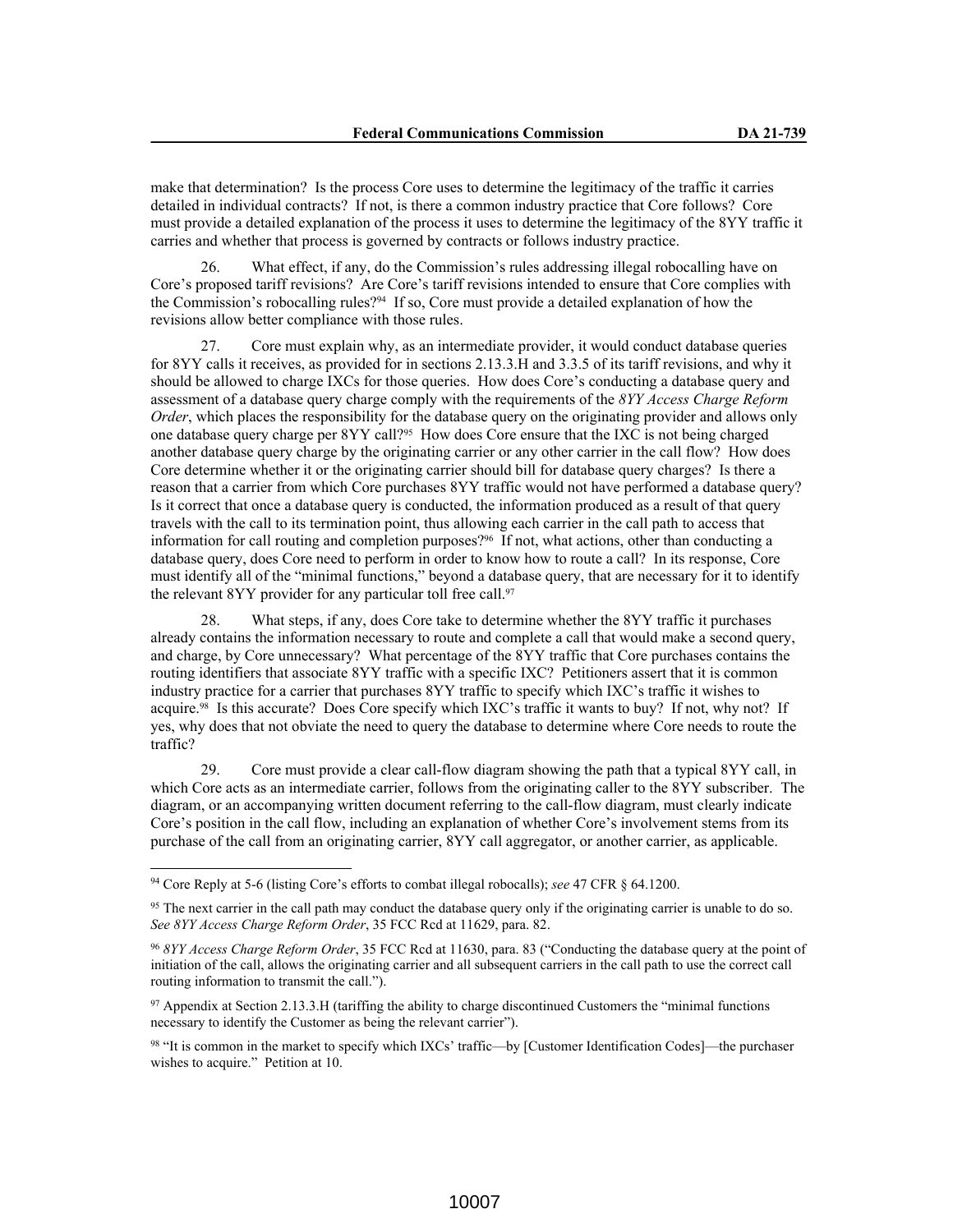Core must provide a detailed explanation of each step of the call flow; the services and functions that Core provides; identify any charges that are assessed for service provided along the call path; and identify the type of company assessing each charge and the type of companies to which such charges are assessed. Core must provide information about whether each function or service is governed by tariff or contractual agreement or if that varies by customer. If there is a tariffed charge, Core must describe what the charge is, and where it is set forth in the tariff (whether Core's tariff or the tariff of another carrier). Core must also list the Commission rules that govern the functions and services it provides, as depicted in the call diagram.

# **B. Questions Related to Lawfulness of the Tariff Revisions and New Tariff Language**

30. Below we seek information regarding specific sections of Core's revised tariffs. Core should also address whether we should determine the legality of its tariff revisions in isolation, or whether in our investigation we should consider the effect of the tariff revisions taken as a whole. Core should provide support for whichever view it takes on this question.

#### **1. Tariff Sections 2.10.4.A and 2.21—Dispute Resolution Provisions**

31. Section 2.10.4.A of Core's tariff revisions establishes the procedure a customer must follow to raise a general billing dispute with Core in order for Core "to investigate the merits of the dispute."99 Petitioners argue that section 2.10.4.A "is unlawful because it makes Core the sole judge of whether an IXC's dispute is in good faith" in contradiction with Commission precedent.<sup>100</sup> Petitioners also argue that section 2.10.4.A is unreasonable, just as the tariff language at issue in the *Northern Valley Order* was found to be, "'because it conflicts with sections 206 and 208 of the Act, which allow a customer to complain to the Commission or bring suit in federal district court for the recovery of damages regarding a carrier's alleged violation of the Act.'"101 Core must explain why the precedent established in the *Northern Valley Order* does not render the challenged language unlawful. In its analysis on this point, Core must cite any precedent supporting the legality of the dispute resolution provision in section 2.10.4.A and explain how such cases support Core's position.

32. We next turn to Core's dispute resolution language in new tariff section 2.21. As a matter of tariff construction, we designate for investigation the question of whether this provision is ambiguous, in violation of the Commission's rules requiring tariff language to be clear and explicit.<sup>102</sup> The second sentence of section 2.21, describing how a billing dispute "can be sufficiently supported," is permissive in nature because it does not set forth a mandatory condition. The language in the last sentence of the same paragraph, however, provides that "[b]illing disputes, and associated withholding of disputed amounts, based on allegations that the traffic sent to the Customer is suspect, fraudulent, or otherwise illegal which are not supported as described in this Section will not be considered good faith disputes."103 Core must explain how it reconciles these two parts—the permissive and mandatory language—in the new tariff section. Core must also explain how section 2.21 of its tariff does not violate the Commission's rules requiring that tariff language be clear and unambiguous.

33. Beyond the potential ambiguity of the dispute resolution provisions, we also designate for investigation the legality of Core's presumption in section 2.21 that all 8YY traffic not blocked by an IXC

<sup>99</sup> Appendix at Section 2.10.4.A.

<sup>100</sup> Petition at 2.

<sup>101</sup> *Id.* at 8 (citing *Northern Valley Order*, 26 FCC Rcd at 10787, para. 14).

<sup>102</sup> *See* 47 CFR §§ 61.2, 61.54(j).

<sup>103</sup> Appendix at Section 2.21.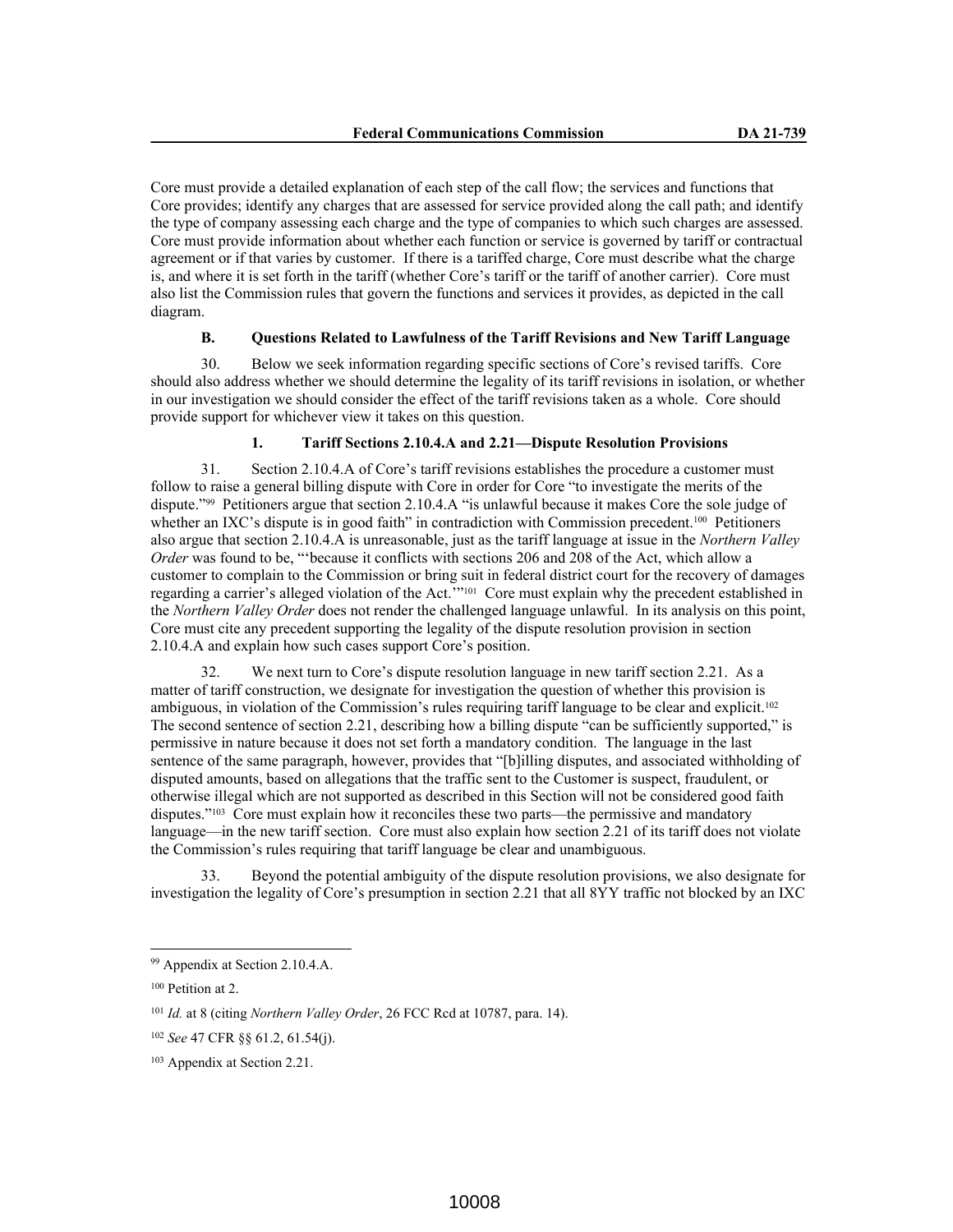in real time is legitimate.104 Why does Core think an IXC has the capability to determine, detect, and then block—in real time—illegitimate 8YY calls? Core must explain whether it, an IXC, or another carrier in the call path is in the best position to determine if an 8YY call is illegitimate and what factors make that carrier the best one able to determine the legitimacy of such calls. Is Core, through its tariff revisions, attempting to make IXCs responsible for detecting, blocking, or otherwise preventing illegitimate calls? Core must cite the legal authority it relies on to do so. Does Core bear any responsibility for detecting, blocking, or otherwise preventing illegitimate calls here? If so, how does it discharge its responsibility?

34. Do Core's tariff revisions give it financial incentives to send all calls to IXCs, regardless of whether they are legitimate?105 Core must explain any incentive it has to prevent the transmission of illegitimate traffic. Furthermore, it must provide: the number of illegitimate 8YY calls it received monthly in 2020 and 2021 and the length of each call (or, if Core does not know the length of each 8YY call it transported, then it must provide the average length of the 8YY calls that it sends to IXCs); the percentage of these illegitimate calls for which Core billed an IXC or other carrier; and the percentage of calls Core itself rejected or blocked without charging an IXC or other carrier for the call.

35. In the *Northern Valley Order*, the Commission found a tariff provision requiring "all disputed charges to be paid 'in full prior to or at the time of submitting a good faith dispute'" to be unreasonable.<sup>106</sup> Such a provision, the Commission explained, would require every customer that receives a bill for access services to pay it, "no matter what the circumstances . . . in order to dispute a charge."<sup>107</sup> Here, section 2.21 conditions Core's determination of whether a dispute is made in good faith on whether an IXC has either credited or not billed its own customers for the traffic in dispute.108 As a result, Petitioners contend that "an IXC must incur a financial penalty just to raise a dispute."109 Petitioners assert that the *Northern Valley Order* supports their position that Core's tariff provision is unreasonable.110 Core must explain how its revisions to section 2.21 are consistent with the *Northern Valley Order.* Core should also provide any applicable legal precedent that supports its position that these revisions are reasonable.

36. Core also denies Petitioners' allegations that section 2.21 impermissibly interferes with IXC customer contracts that contain separate terms and conditions under which an IXC may credit its customers.111 Core argues that IXCs should not be allowed to withhold payment through self-help for 8YY traffic that IXCs claim is illegitimate, when the IXC "collects compensation from its customers for that same traffic."112 Core argues that its tariff revisions are "intended to curb" this "type of rampant selfhelp and abuse."<sup>113</sup> Core must explain why section 2.21 is reasonable. Core's filing must include any arguments it has for why requiring an IXC to provide credits to its own customers before it can raise a

<sup>107</sup> *Id.*

<sup>110</sup> *Id.*

<sup>111</sup> Core Reply at 13.

<sup>112</sup> *Id.* at 9.

<sup>113</sup> *Id.* at 9, 13.

<sup>&</sup>lt;sup>104</sup> Petitioners assert that Core's tariff revisions shift to IXCs the burden to identify and prevent 8YY illegitimate calls in real time—"something that [Core] knows IXCs cannot reliably do given the sophistication of 8YY robocallers." Petition at 6.

<sup>105</sup> Petition at 7.

<sup>106</sup> *Northern Valley Order*, 26 FCC Rcd at 10787, para. 14.

<sup>108</sup> Appendix at Section 2.21; Petition at 7-8.

<sup>109</sup> *Id.* at 7.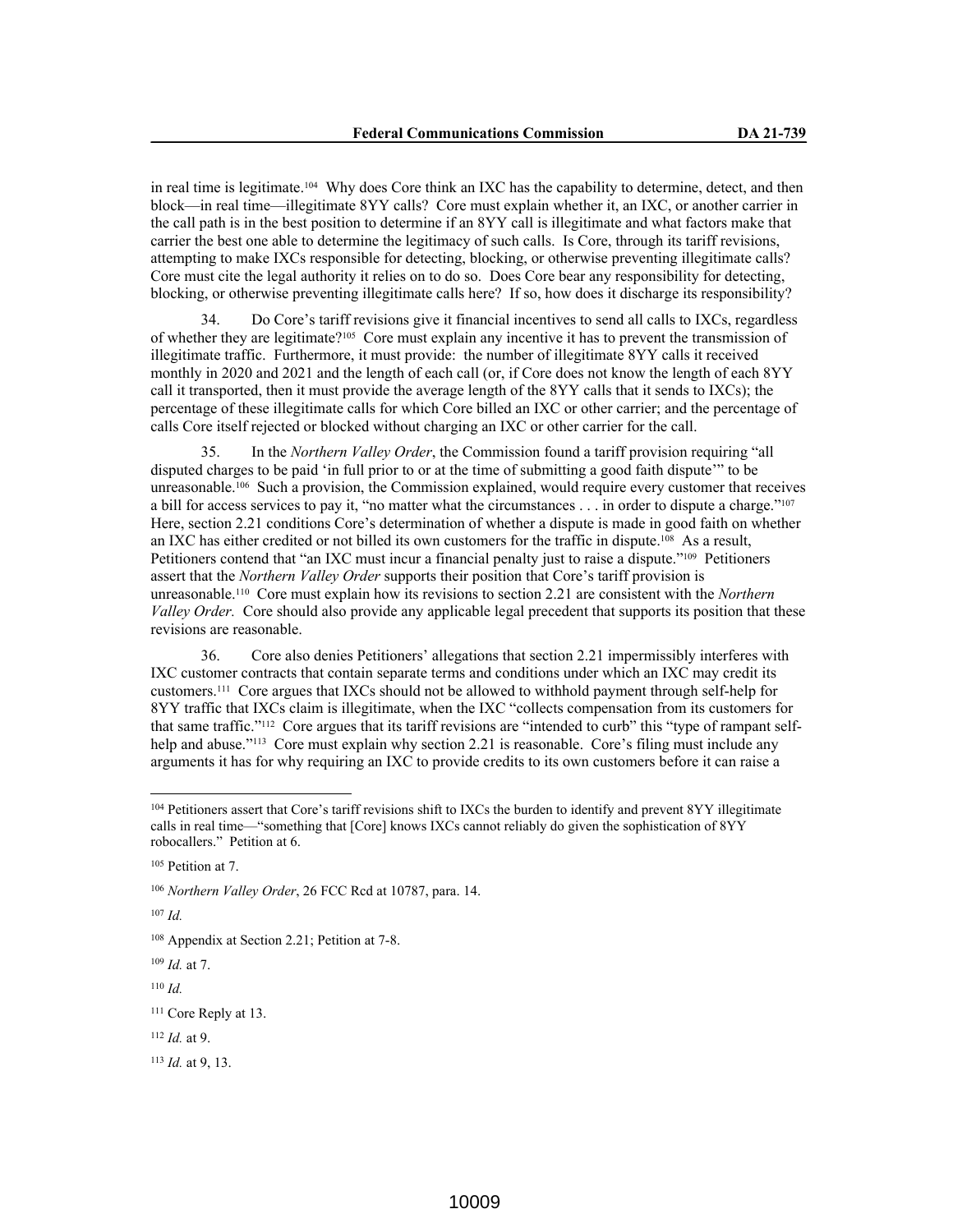dispute with Core would not materially affect the terms and conditions for refunds or credits in the IXCs' contracts with their own customers. Core also must clarify whether section 2.21 is intended to prevent or deter IXCs from engaging in lawful self-help remedies. Core must cite Commission and other legal precedent on whether the IXC's actions that Core complains about constitute unlawful self-help.

37. Core must also explain whether an IXC's decision to provide bundled or flat-rated service to its own customers would diminish that IXC's ability to provide the information required pursuant to Core's tariff provision for a good faith dispute—namely, "documentation demonstrating that, because such traffic was fraudulent or otherwise illegal, the [IXC's] customer either (1) was not assessed otherwise applicable usage-based charges, or (2) the otherwise applicable usage charges were credited."<sup>114</sup> How would Core propose an IXC demonstrate that it did not assess usage-based charges on, or credited such charges back to, a customer that receives bundled or flat-rated services from the IXC?

#### **2. Tariff Section 2.10.5—Late Payment Fees**

38. Core must provide any evidence supporting a finding that a 3% per month late fee is just and reasonable, as required by section 201(b) of the Act. As part of its response, Core must provide examples of late-payment fees other LECs charge their customers and explain the basis for charging any higher late fees. Core must also explain how this tariff provision, which purports to charge customers the lesser of a listed rate or another rate that is not listed in its tariff—"the highest rate permitted by applicable law"—is consistent with the requirement that all tariffs must contain "clear and explicit explanatory statements regarding the rates and regulations" to "remove all doubt as to their proper application."<sup>115</sup>

#### **3. Tariff Section 2.13.3.H—Cancellation by Company**

39. The revisions to section 2.13.3.H apply to customers to which Core has discontinued service.116 As a threshold issue, Core must provide justification for its attempt to impose tariffed charges on carrier customers to which it has discontinued service, including any legal authority. Is Core providing a service to an IXC if it conducts a database query that allows Core to determine that it will not deliver traffic to that IXC? Core is also directed to list any services, other than 8YY database queries, that it purports to continue to provide to a discontinued customer. How and when does Core determine that service to a customer is or will be discontinued? Core must also explain how its use of the undefined term "minimal functions" is clear and unambiguous, as required by the Commission's rules.117 What is Core's definition of "minimal functions" as used in section 2.13.3.H of its tariff? Should Core include a definition of "minimal functions" in its tariff?

40. In addition, Core must explain how its tariff changes will conform to the database query limitations adopted in the *8YY Access Charge Reform Order* and the accompanying rules. How does Core ensure that the revised tariff will not lead to duplicative database queries (impermissible "double dipping") in contravention of the *8YY Access Charge Reform Order*? <sup>118</sup> To the extent that Core is trying

<sup>114</sup> Appendix at Section 2.21.

<sup>115</sup> 47 CFR §§ 61.2(a), 61.45(j); *see also* 47 CFR § 61.54(j) (Composition of Tariffs) ("The general rules (including definitions), regulations, exceptions, and conditions which govern the tariff must be stated clearly and definitely. All general rules, regulations, exceptions or conditions which in any way affect the rates named in the tariff must be specified. A special rule, regulation, exception or condition affecting a particular item or rate must be specifically referred to in connection with such item or rate.").

<sup>116</sup> Appendix at Section 2.13.3.H.

<sup>117</sup> 47 CFR §§ 61.2, 61.54(j).

<sup>118</sup> *8YY Access Charge Reform Order*, 33 FCC Rcd at 11629-31, para. 82.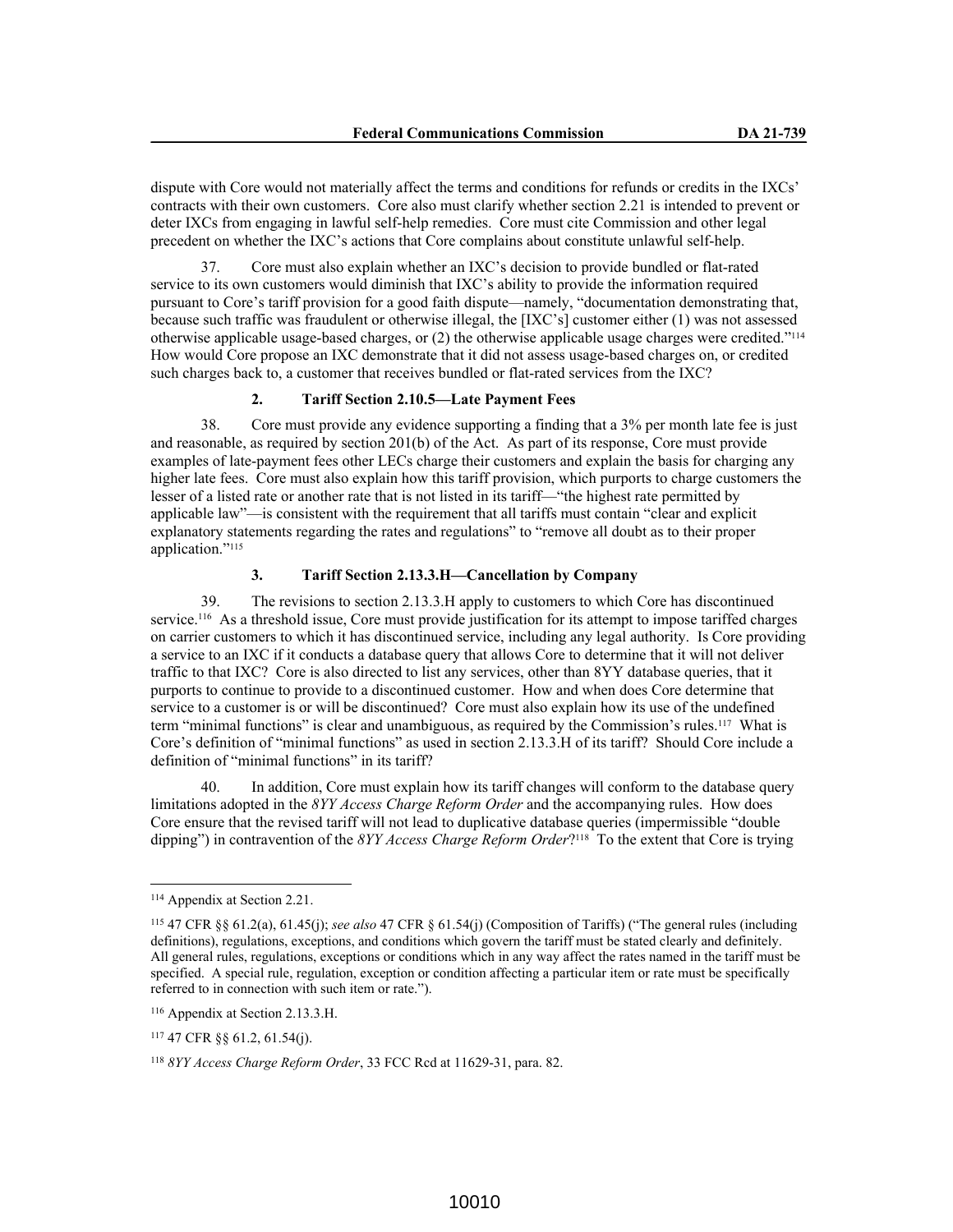to tariff charges that will be prohibited once the new 8YY rules take effect in July,<sup>119</sup> it must explain why it is just and reasonable for it to adopt new tariff provisions that contravene the requirements the Commission explicitly adopted in the *8YY Access Charge Reform Order*. <sup>120</sup> Core must provide any justification it has for imposing database query charges, as provided in its revised tariff, even though it is not the originating carrier. At the conclusion of this tariff investigation, how will Core ensure future compliance with rule  $51.905(d)$ , which limits the imposition of database query charges?<sup>121</sup>

# **4. Tariff Section 3.3.5—Toll Free Interexchange Delivery Service**

41. The revisions to section 3.3.5 of Core's tariff provide it with the right to charge an IXC for 8YY database queries "even if the underlying call is not completed."122 Core must explain the rationale for this provision and why it is just and reasonable.123 What legal authority does Core rely on for charging an IXC a database query even if the call is not completed? Core is directed to explain how section 3.3.5 is consistent with the Commission's express policy and goals of decreasing inefficiencies in 8YY call routing and compensation and reducing or eliminating carriers' incentives to engage in 8YY arbitrage.<sup>124</sup>

## **5. Comparison to Incumbent Local Exchange Carrier Tariffs**

42. Core must provide the language it claims it duplicated from other carriers' tariffs and include citations to the language in those carriers' tariffs. According to Core, the duplication of tariffed language renders "any allegations by Petitioners against these provisions . . . meaningless."<sup>125</sup> Core must explain the legal basis for its claim that any duplication of language used in other tariffs provides it with a defense to challenges to its own tariff revisions. In evaluating Core's reliance on language from other carriers' tariffs, should the Commission take into consideration the totality of the language in Core's tariff—and not just the revisions—to determine the lawfulness of Core's tariff revisions? Core must provide any relevant Commission precedent addressing these issues.

## **IV. PROCEDURAL MATTERS**

43. *Filing Schedule*. This investigation is designated WC Docket No. 21-191. Core Communications, Inc. et al. (Core) is designated as a party to this investigation of the listed tariff filing.

44. Core shall file its Direct Case no later than July 14, 2021. The Direct Case must present Core's answers to the questions posed in this Order and be organized in a manner that follows the sequence of the questions and requests for information contained in each paragraph of this Order*.* For instance, in providing answers to questions in each paragraph, Core should identify the paragraph the question is in, restate the question or questions, and state the response. Core should follow this procedure for its responses throughout its Direct Case. Pleadings responding to the Direct Case may be filed no later than July 28, 2021, and must be captioned "Oppositions to Direct Case" or "Comments on Direct Case." Oppositions must also be organized in a manner that follows the order of the questions and requests for information contained in each paragraph of this Order. Additional pleadings will not be

<sup>119</sup> 47 CFR § 51.905(d).

<sup>120</sup> *8YY Access Charge Reform Order*, 33 FCC Rcd at 11629-31, paras. 82-84.

<sup>121</sup> 47 CFR § 51.905(d).

<sup>122</sup> Appendix at Section 3.3.5.

<sup>123</sup> Core Reply at 13.

<sup>124</sup> *See, e.g.*, *8YY Access Charge Reform Order*, 35 FCC Rcd at 11595, paras. 3-4.

<sup>125</sup> Core Reply at 12.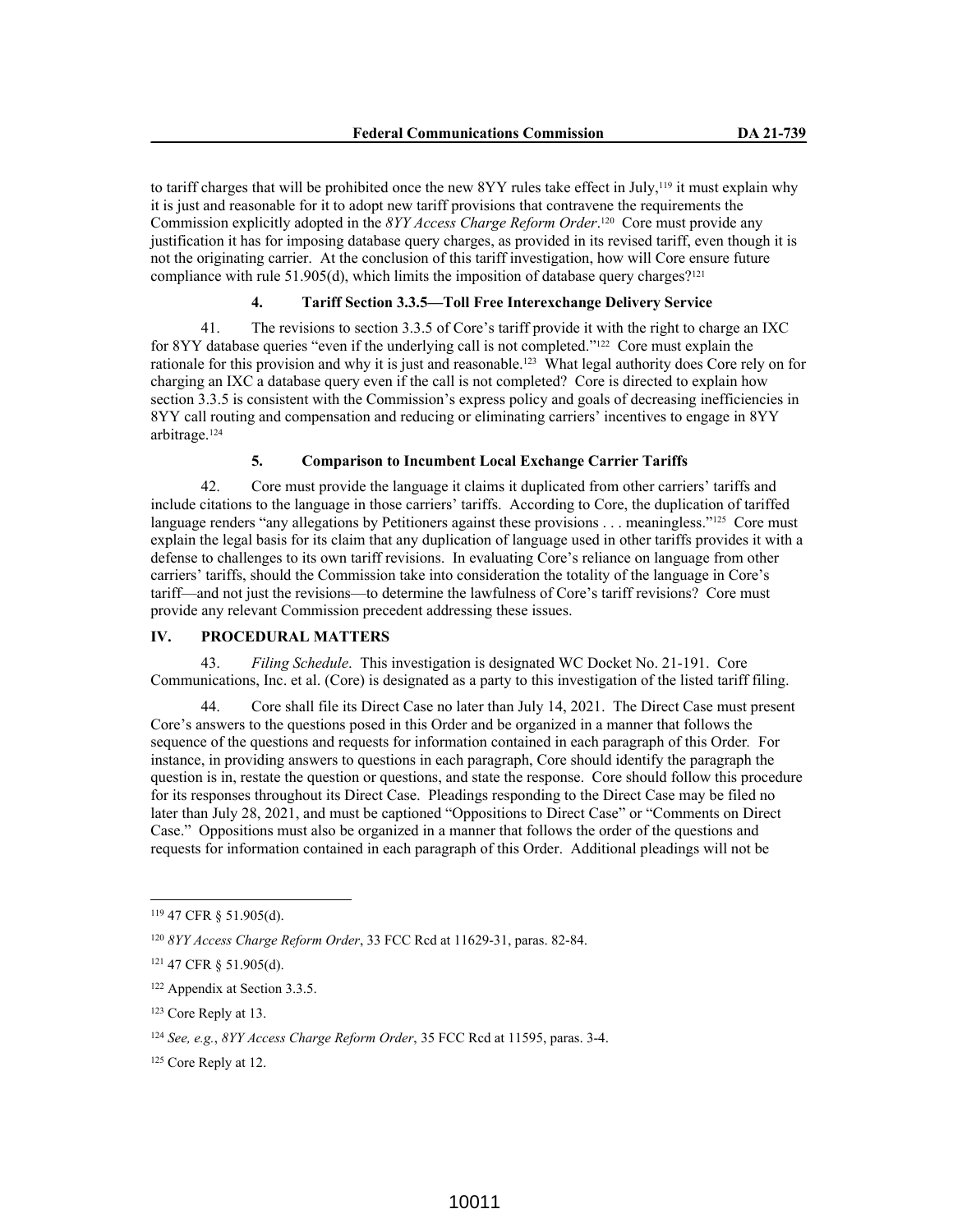permitted or considered,<sup>126</sup> but *ex parte* presentations will be accepted until September 7, 2021.<sup>127</sup> Filing parties must number each page of their submissions.

- Electronic Filers: Comments may be filed electronically using the Commission's online Electronic Comment Filing System (ECFS): https://www.fcc.gov/ecfs/.
- Paper Filers: Parties who choose to file by paper must file an original and one copy of each filing.
- Filings can be sent by commercial overnight courier, or by first class or overnight U.S. Postal Service mail. All filings must be addressed to the Commission's Secretary, Office of the Secretary, Federal Communications Commission.
	- o Commercial overnight mail (other than U.S. Postal Service Express Mail and Priority) must be sent to 9050 Junction Drive, Annapolis MD 20701. U.S. Postal Service firstclass, Express, and Priority mail must be addressed to 45 L Street, NE, Washington DC 20554.
	- o Effective March 19, 2020, and until further notice, the Commission no longer accepts any hand or messenger delivered filings. This is a temporary measure taken to help protect the health and safety of individuals, and to mitigate the transmission of COVID-19. *See* FCC Announces Closure of FCC Headquarters Open Window and Change in Hand-Delivery Policy, Public Notice, DA 20-304 (March 19, 2020). https://www.fcc.gov/document/fcc-closes-headquarters-open-window-and-changes-handdelivery-policy.
- People with Disabilities: To request materials in accessible formats for people with disabilities (braille, large print, electronic files, audio format), send an e-mail to fcc504@fcc.gov or call the Consumer & Governmental Affairs Bureau at (202) 418-0530 (voice), (202) 418-0432 (tty).

45. *Requirements for Filing of Spreadsheets*. All spreadsheets filed in this proceeding must be fully operational and manipulatable and must be submitted in native Microsoft Excel electronic format. All spreadsheet cells that contain entries that are references to or calculations based on other spreadsheet cells must include the formula for such reference or calculation. This includes references and calculations based on entries in different worksheets within the same workbook file.

46. *Ex Parte Requirements*. This proceeding shall be treated as a "permit-but-disclose" proceeding in accordance with the Commission's *ex parte* rules.128 Persons making *ex parte* presentations must file, in WC Docket No. 21-191, a copy of any written presentation or a memorandum summarizing any oral presentation within two business days after the presentation (unless a different deadline applicable to the Sunshine period applies). Persons making oral *ex parte* presentations are reminded that memoranda summarizing the presentation must (1) list all persons attending or otherwise participating in the meeting at which the *ex parte* presentation was made, and (2) summarize all data presented and arguments made during the presentation. If the presentation consisted in whole or in part of the presentation of data or arguments already reflected in the presenter's written comments, memoranda or other filings in the proceeding, the presenter may provide citations to such data or arguments in his or her prior comments, memoranda, or other filings (specifying the relevant page and/or paragraph numbers where such data or arguments can be found) in lieu of summarizing them in the memorandum.

<sup>126</sup> 47 CFR § 1.1200(a).

<sup>&</sup>lt;sup>127</sup> This date is necessary to give the Commission adequate time to evaluate the complete record prior to the statutory deadline of October 7, 2021.

<sup>128</sup> 47 CFR §§ 1.1200 *et seq.*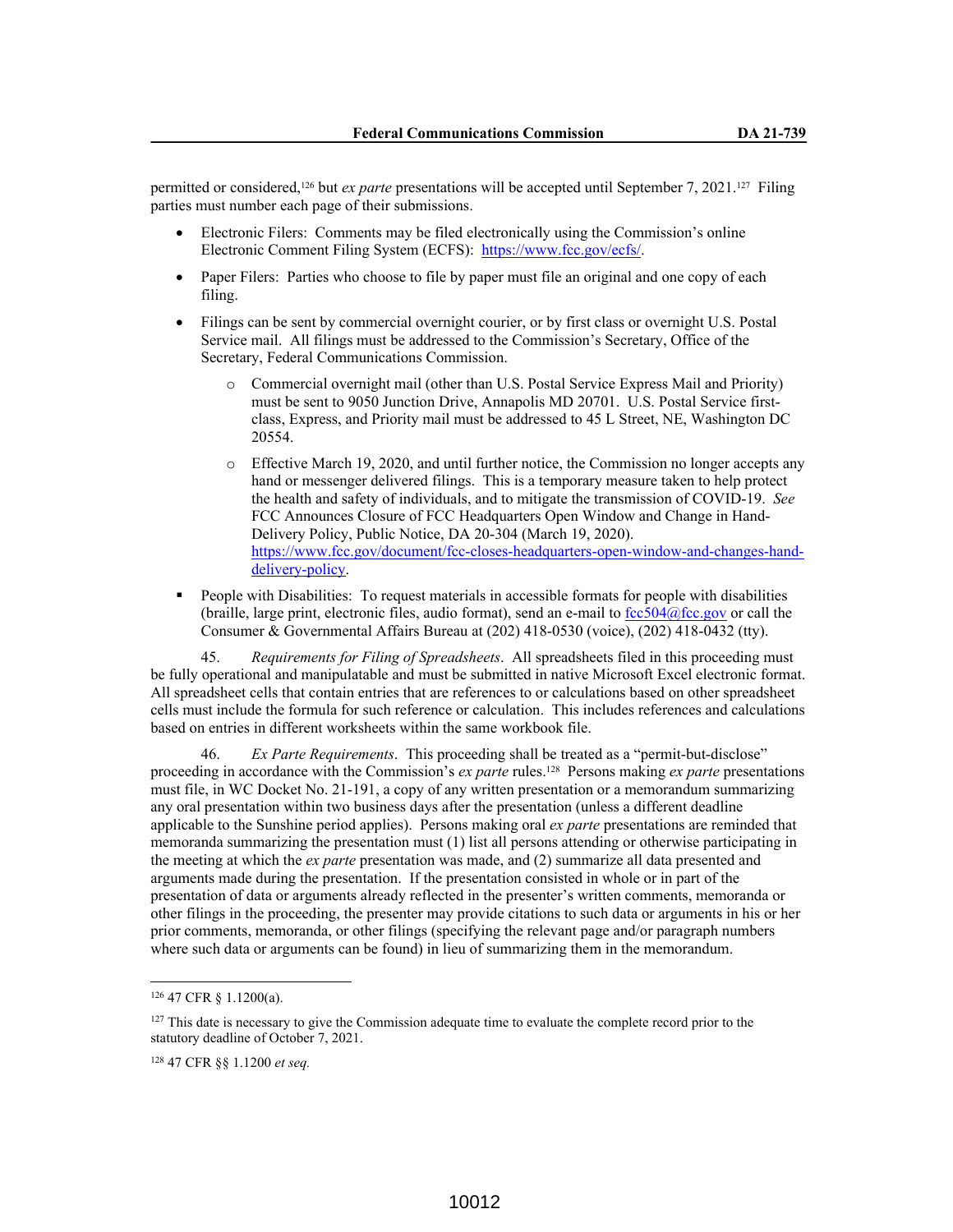Documents shown or given to Commission staff during *ex parte* meetings are deemed to be written *ex parte* presentations and must be filed consistent with rule 1.1206(b). In proceedings governed by rule 1.49(f) or for which the Commission has made available a method of electronic filing, written *ex parte*  presentations and memoranda summarizing oral *ex parte* presentations, and all attachments thereto, must be filed through the electronic comment filing system available for that proceeding, and must be filed in their native format (*e.g.*, .doc, .xml, .ppt, searchable .pdf). Participants in this proceeding should familiarize themselves with the Commission's *ex* parte rules.

47. *Paperwork Reduction Act*. This Order designating issues for investigation does not contain proposed information collection(s) subject to the Paperwork Reduction Act of 1995 (PRA), Public Law 104-13. In addition, therefore, it does not contain any new or modified information collection burden for small business concerns with fewer than 25 employees, pursuant to the Small Business Paperwork Relief Act of 2002, Public Law 107-198, *see* 44 U.S.C. § 3506(c)(4).

48. *Contact Person*. For further information about this proceeding, please contact Lynne Engledow, Wireline Competition Bureau, Pricing Policy Division, 45 L Street, NE, Washington, D.C. 20554, (202) 418-2350, lynne.engledow@fcc.gov.

# **V. ORDERING CLAUSES**

49. ACCORDINGLY, IT IS ORDERED that, pursuant to sections 4(i), 4(j), 201(b), 203(c), 204(a), 205, and 403 of the Communications Act, 47 U.S.C. §§ 154(i), 154(j), 201(b), 203(c), 204(a), 205, and 403, and sections 0.91 and 0.291 of the Commission's rules, 47 CFR §§ 0.91 and 0.291, the issues set forth in this Order ARE DESIGNATED FOR INVESTIGATION.

50. IT IS FURTHER ORDERED that Core Communications, Inc., et al. IS a party to this proceeding.

51. IT IS FURTHER ORDERED that Core Communications, Inc., et al. SHALL INCLUDE, in its Direct Case, a response to each request for information that it is required to answer by this Order.

#### FEDERAL COMMUNICATIONS COMMISSION

Gil M. Strobel Chief, Pricing Policy Division Wireline Competition Bureau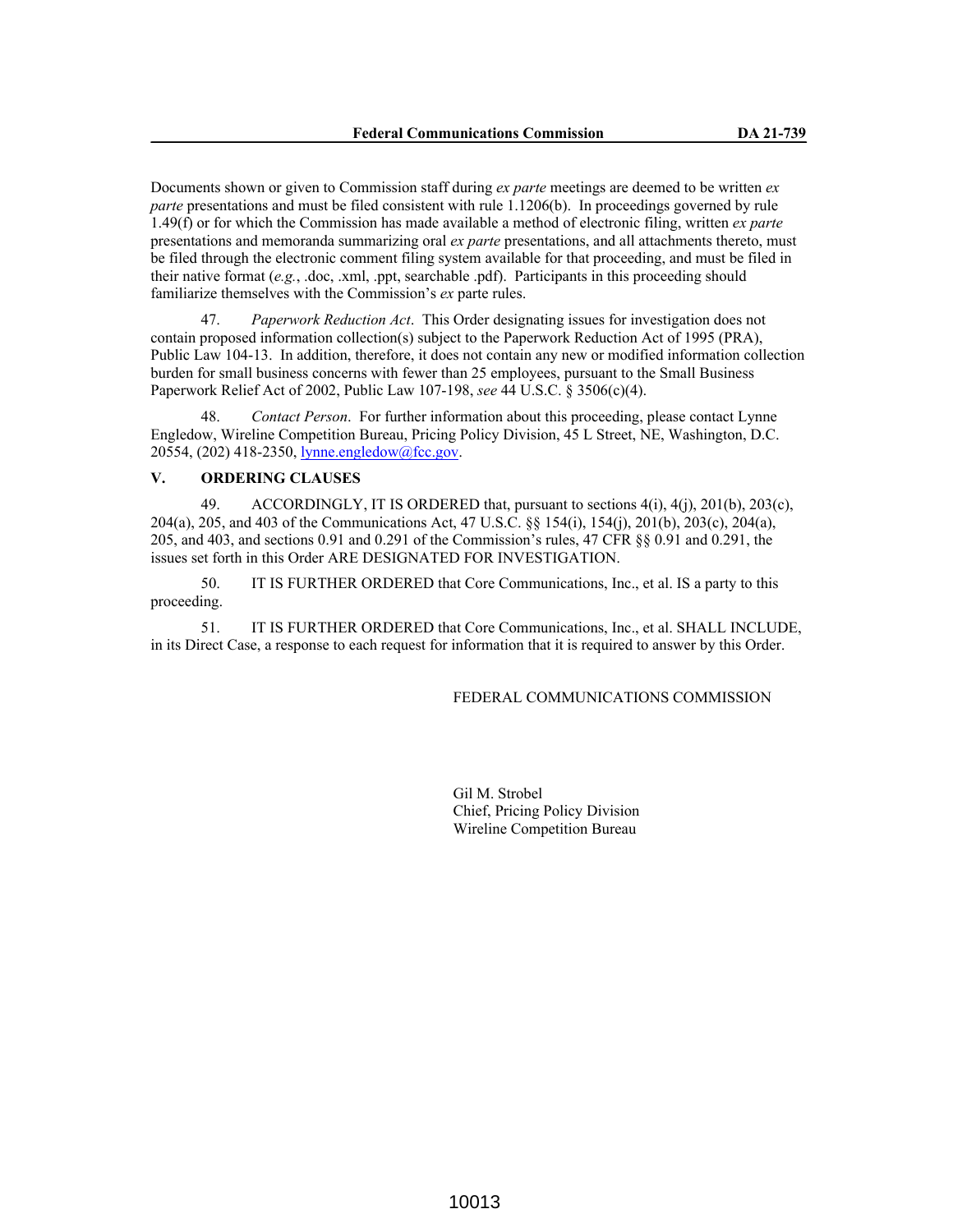# **APPENDIX**

# **Revised Tariff Language Reproduced from Core Transmittal No. 17 (revised language in bold typeface)**

- 2.10 Billing and Payment For Service
	- 2.10.4 Disputed Charges
		- **A.** In the event that a billing dispute occurs concerning any charges billed to the Customer by the Company, the Customer must submit a documented claim for the disputed amount. **A good faith dispute requires the Customer to provide a written claim to the Company. Instructions for submitting a dispute can be obtained by calling the billing inquiry number shown on the Customer's bill. Such claim must identify in detail the basis for the dispute, the account number under which the bill has been rendered, the date of the bill and the specific items on the bill being disputed, to permit the Company to investigate the merits of the dispute (alternative requirements apply for disputes based on allegations of fraudulent or otherwise illegal traffic to be considered good faith disputes, as set forth in Section 2.21 herein).**

**The date of the dispute shall be the date on which the Customer furnishes the Company the information required by this Section.** 

**The date of resolution shall be the date on which the Company completes its investigation of the dispute, notifies the Customer in writing of the disposition and, if the billing dispute is resolved in favor of the Customer, applies the credit for the amount of the dispute resolved in the Customer's favor to the Customer's bill.**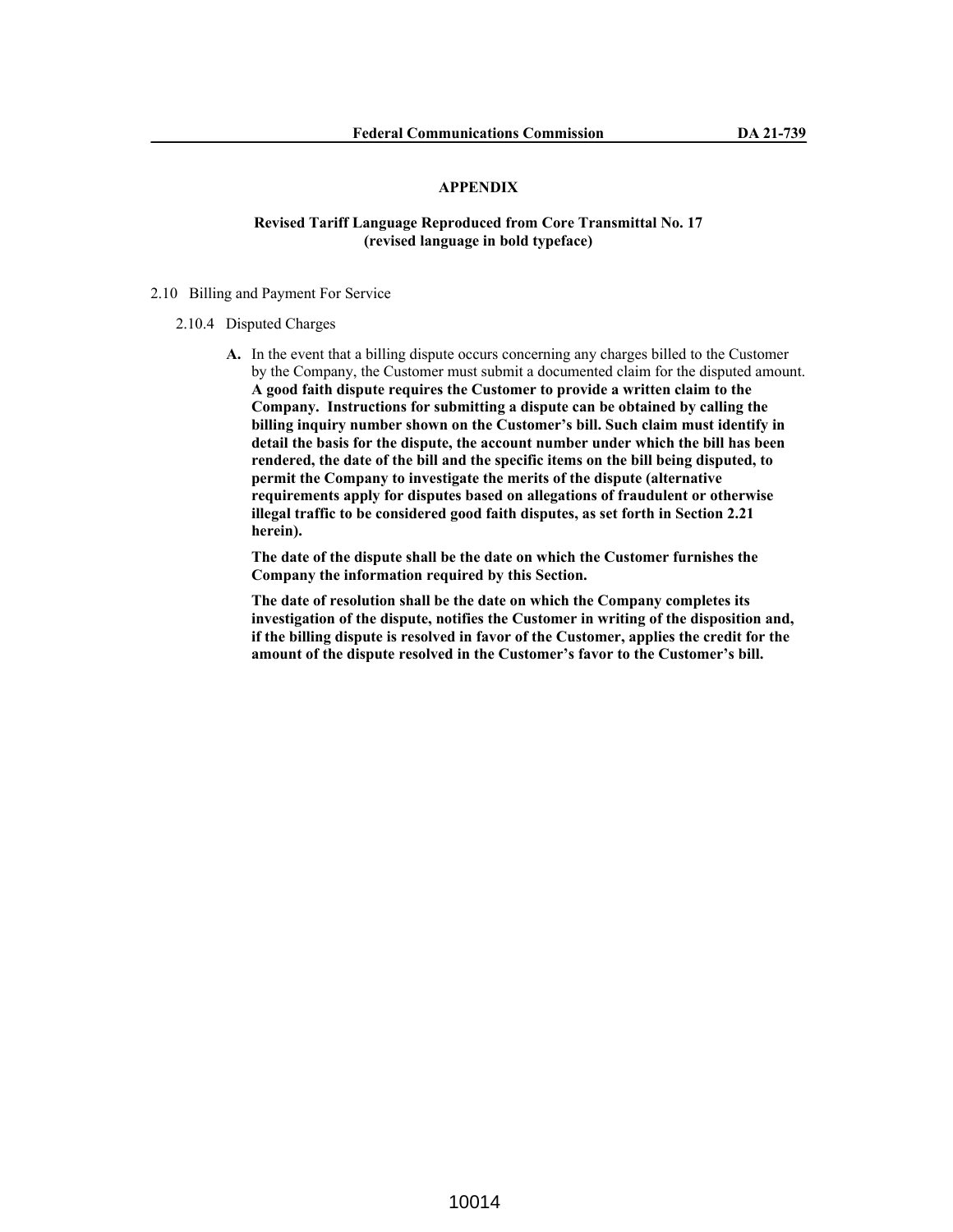## 2.10 Billing and Payment For Service

# 2.10.5 Late Payment Fees

A late payment charge of 1.5% per month, or the highest rate permitted by applicable law, whichever is less, shall be due to the Company for any billed amount for which payment has not been received by the Company within thirty (30) days of the invoice date of the Company's invoice for service, or if any portion of the payment is received by the Company in funds which are not immediately available upon presentment, **if such unpaid amount is part of a good faith dispute. If an unpaid amount is not part of a good faith dispute as described in this tariff, a late payment charge of 3.0% (rather than 1.5%) per month, or the highest rate permitted by applicable law, whichever is less, will apply.** If the payment due date falls on a Saturday, Sunday, legal holiday or other day when the offices of the Company are closed, the date for acceptance of payments prior to assessment of any late payment fees shall be extended through to the next business day.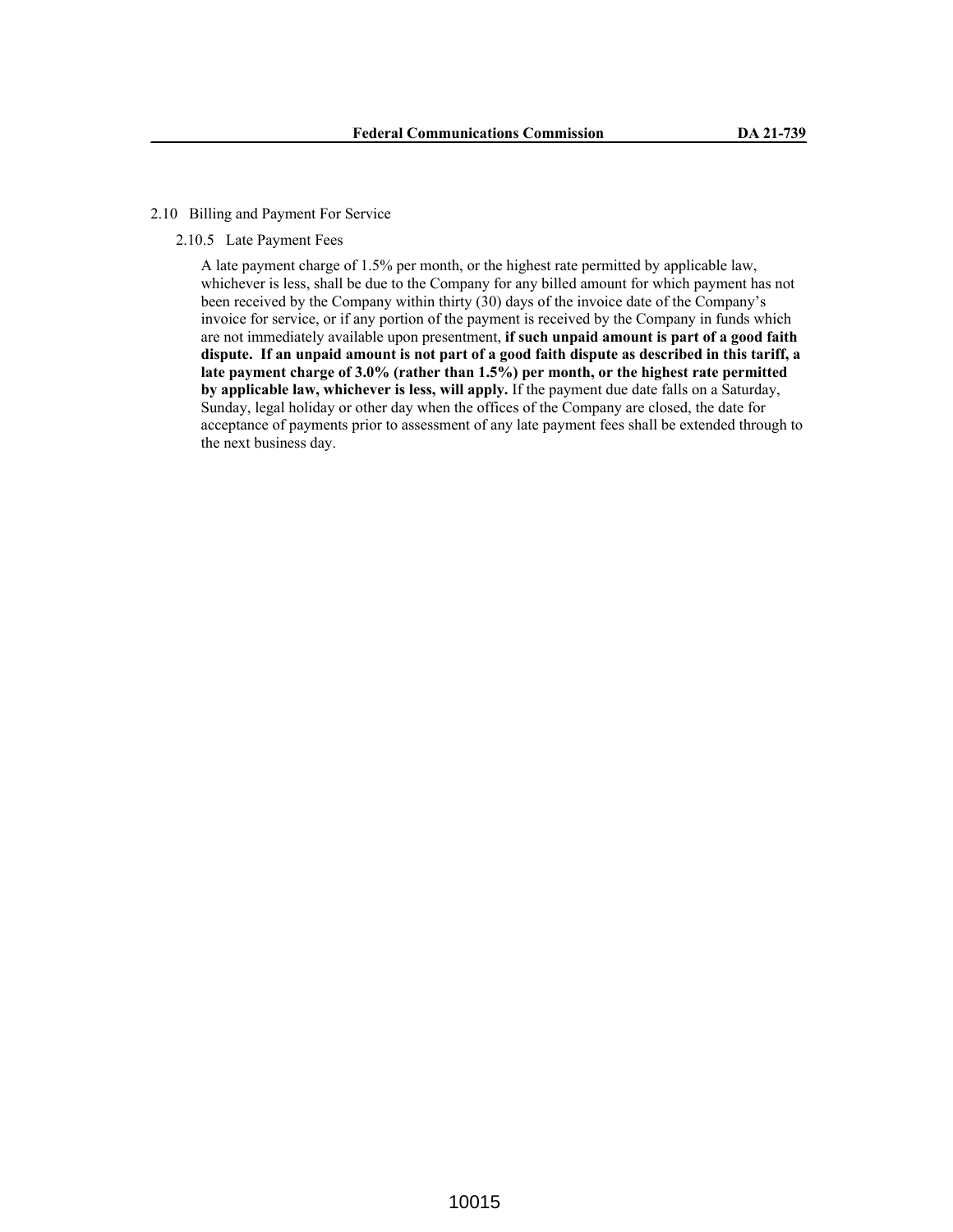## 2.13 Cancellation by Company

2.13.3 The Company may refuse or discontinue service to Customer upon five (5) days written notice to comply with any of the following:

**If the Company discontinues service, it will provide, in connection with access traffic associated with the discontinued Customer, only those minimal functions necessary to identify the Customer as being the relevant carrier (i.e., 8YY database queries). The Company will no longer route any traffic that uses the Customer's Carrier Identification Code (CIC), Local Routing Number (LRN), carrier owned NPA-NXX or any other element used to route traffic. In the case of such discontinuance, all applicable charges, including termination charges, if any, shall become due. If the Company does not discontinue the provision of the services involved on the date specified in the five (5) days' notice, and the Customer's noncompliance continues, nothing contained herein shall preclude the Company's right to discontinue the provision of the services to the non-complying Customer without further notice.**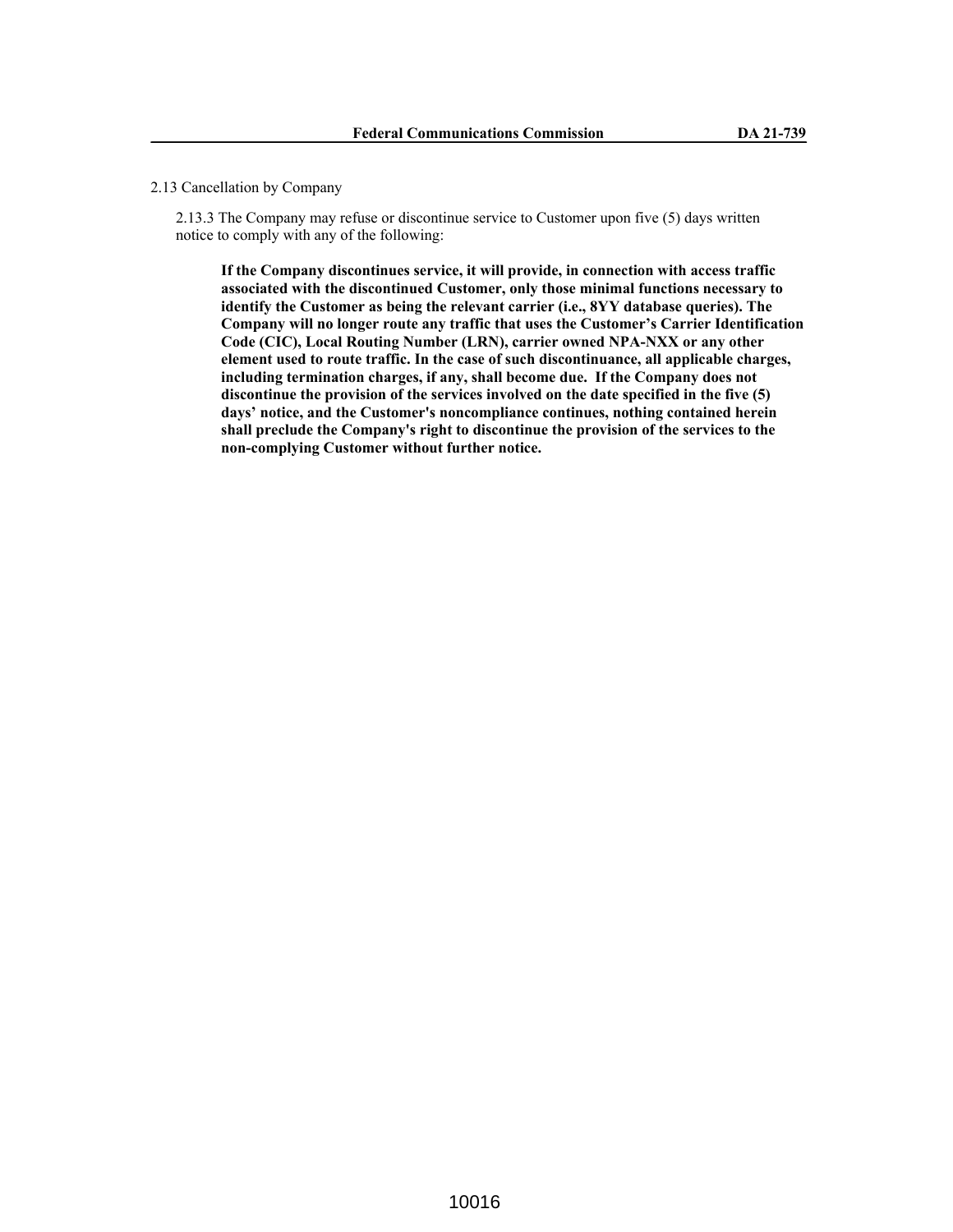# **2.21 Fraudulent or Otherwise Illegal Traffic ("Financial Traceback")**

**The Company and the Customer will work together to identify and mitigate fraudulent or otherwise illegal traffic.**

**The Company or the Customer may block fraudulent or otherwise illegal traffic to the full extent permitted by law. Any traffic delivered by the Company to the Customer that is not blocked by the Customer will be presumed to be legal traffic unless the Customer submits a good faith dispute as described in this Section 2.21.**

**Customers may dispute, and seek credits or refunds for, billing in connection with unblocked traffic, based on a good faith dispute that the identified traffic is fraudulent or otherwise illegal. To qualify as good faith, disputes alleging fraudulent or otherwise illegal traffic can be sufficiently supported with documentation demonstrating that, because such traffic was fraudulent or otherwise illegal, the Customer's customer either (1) was not assessed otherwise applicable usage-based charges, or (2) the otherwise applicable usage charges were credited. Billing disputes, and associated withholding of disputed amounts, based on allegations that the traffic sent to the Customer is suspect, fraudulent, or otherwise illegal which are not supported as described in this Section will not be considered good faith disputes.**